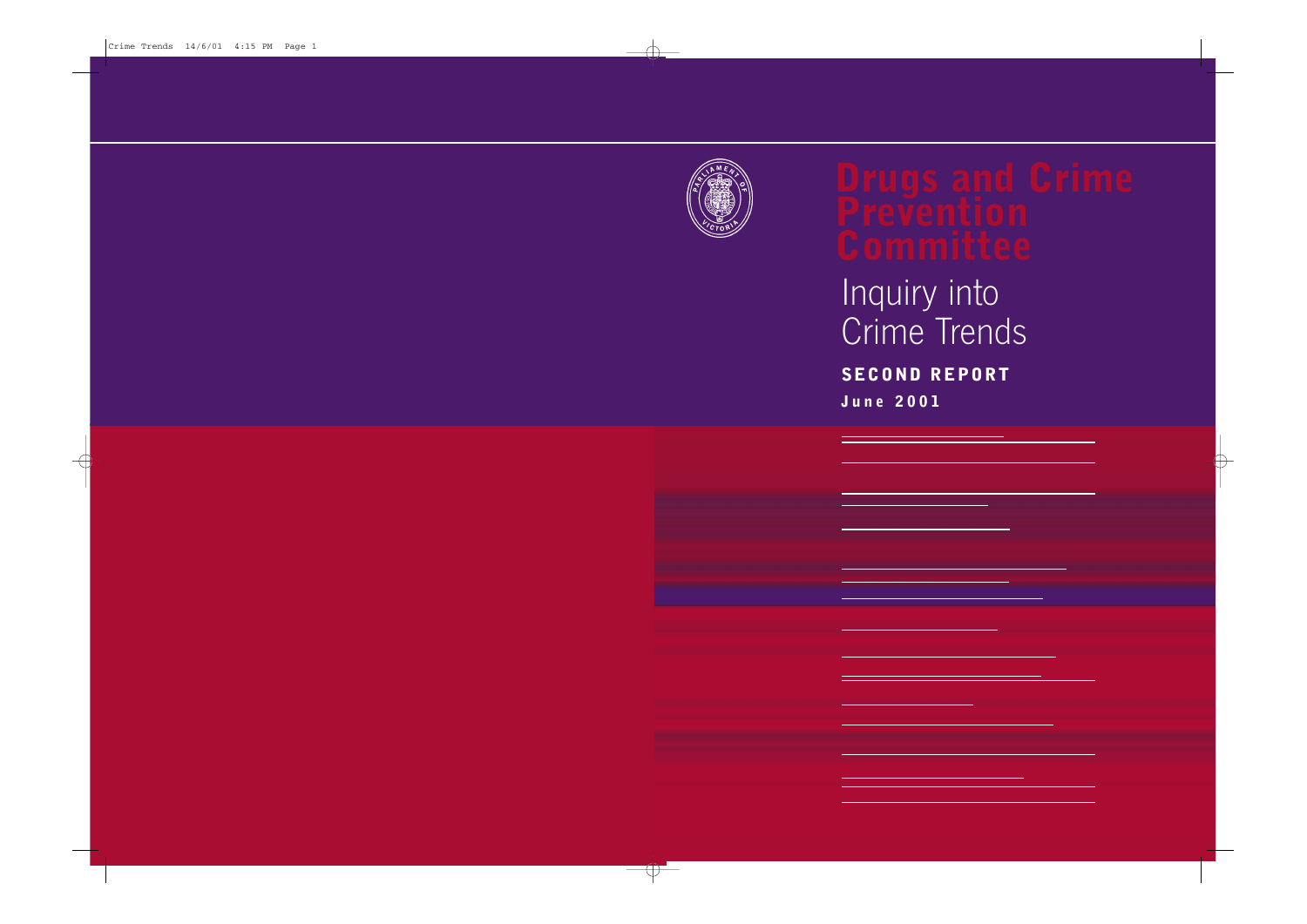

## **PARLIAMENT OF VICTORIA DRUGS AND CRIME PREVENTION COMMITTEE**

## INQUIRY INTO CRIME TRENDS Second Report

ORDERED TO BE PRINTED

**June 2001**

**by Authority Government Printer for the State of Victoria**

No. 89 Session 1999–2001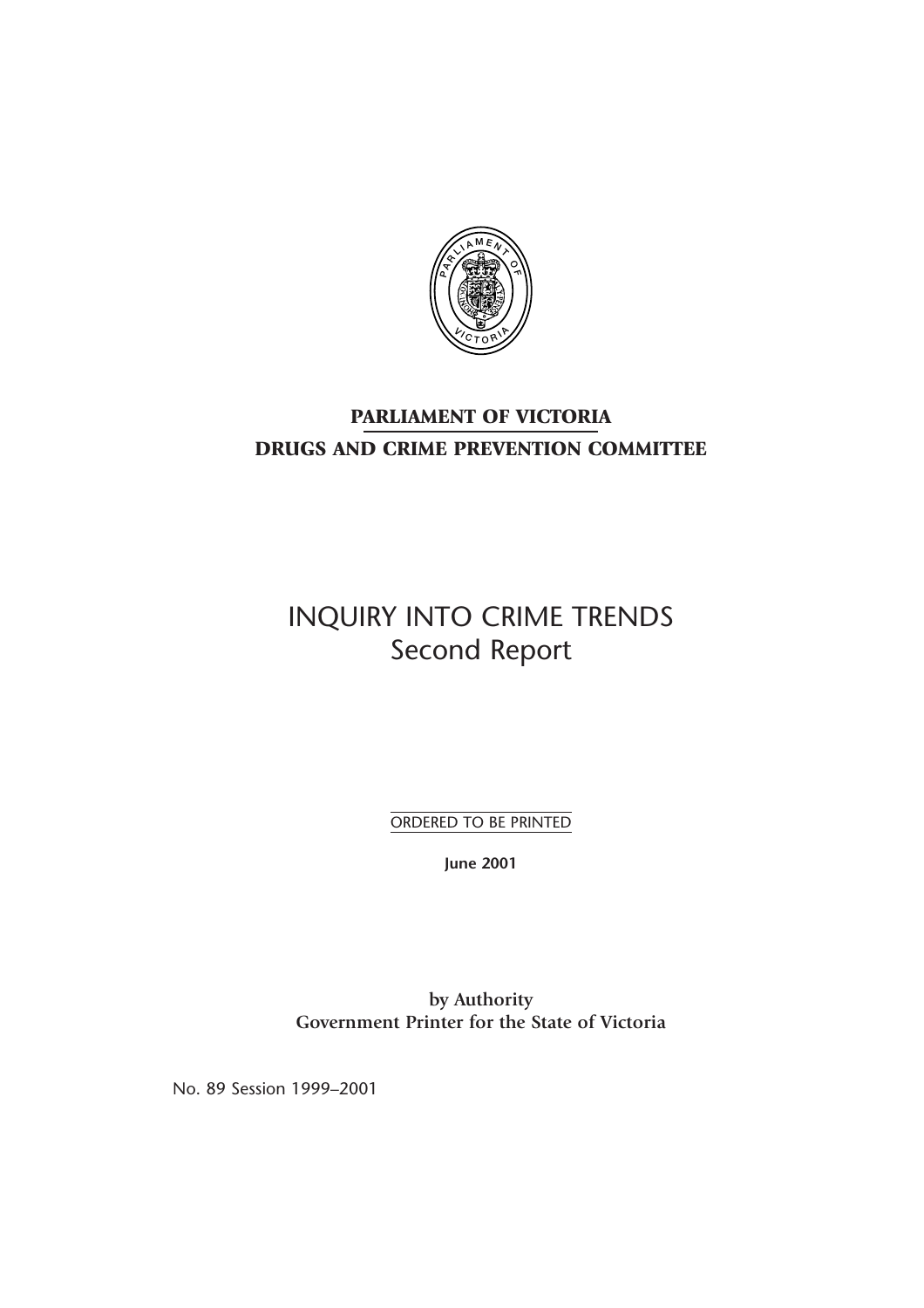Inquiry into Crime Trends Second Report

ISBN: 0-7311-8179-4

### **The Drugs and Crime Prevention Committee's address is:**

Level 8 35 Spring Street, Melbourne Victoria 3000 Telephone: (03) 9651 3541 Facsimile: (03) 9651 3603 Email: sandy.cook@parliament.vic.gov.au http://www.parliament.vic.gov.au/dcpc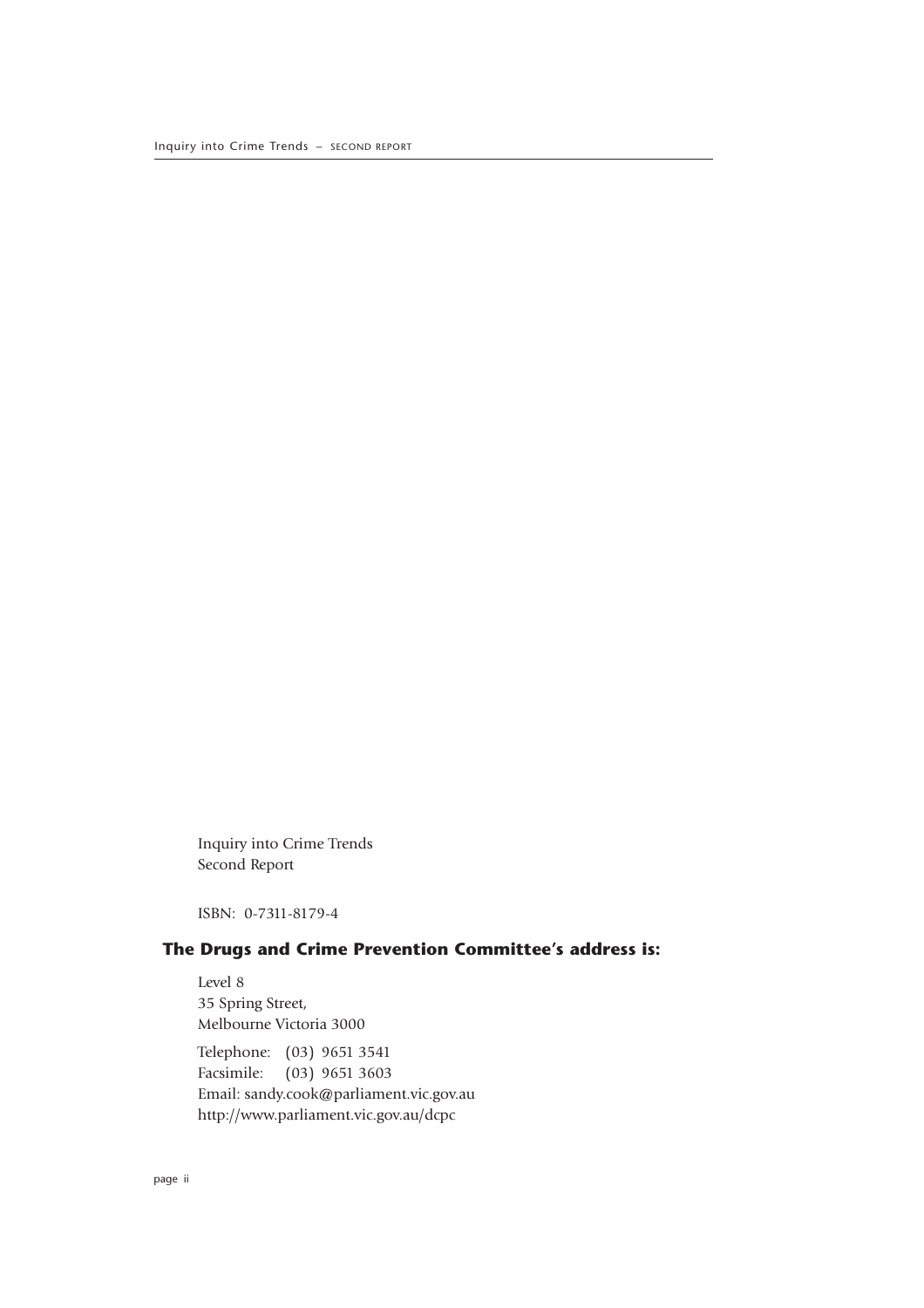#### **Drugs and Crime Prevention Committee**

#### *Members*

The Hon. Cameron Boardman, M.L.C – **Chairman** (from 22 August 2000) Mr. Bruce Mildenhall, M.L.A. - **Deputy Chairman** The Hon. Robin Cooper, M.L.A. (from 6 September 2000) Mr. Kenneth Jasper, M.L.A. Mr. Hurtle Lupton, M.L.A. The Hon. Sang Minh Nguyen, M.L.C. Mr. Richard Wynne, M.L.A. Mr. Kim Wells, M.L.A. (until 6 September 2000)

#### *Committee Staff*

Ms Sandy Cook Executive Officer Dr David Ballek Research Officer Inquiry into the Incidence of Crime Mr Peter Johnston Legal Research Officer Inquiry into Public Drunkenness Ms Michelle Heane Office Manager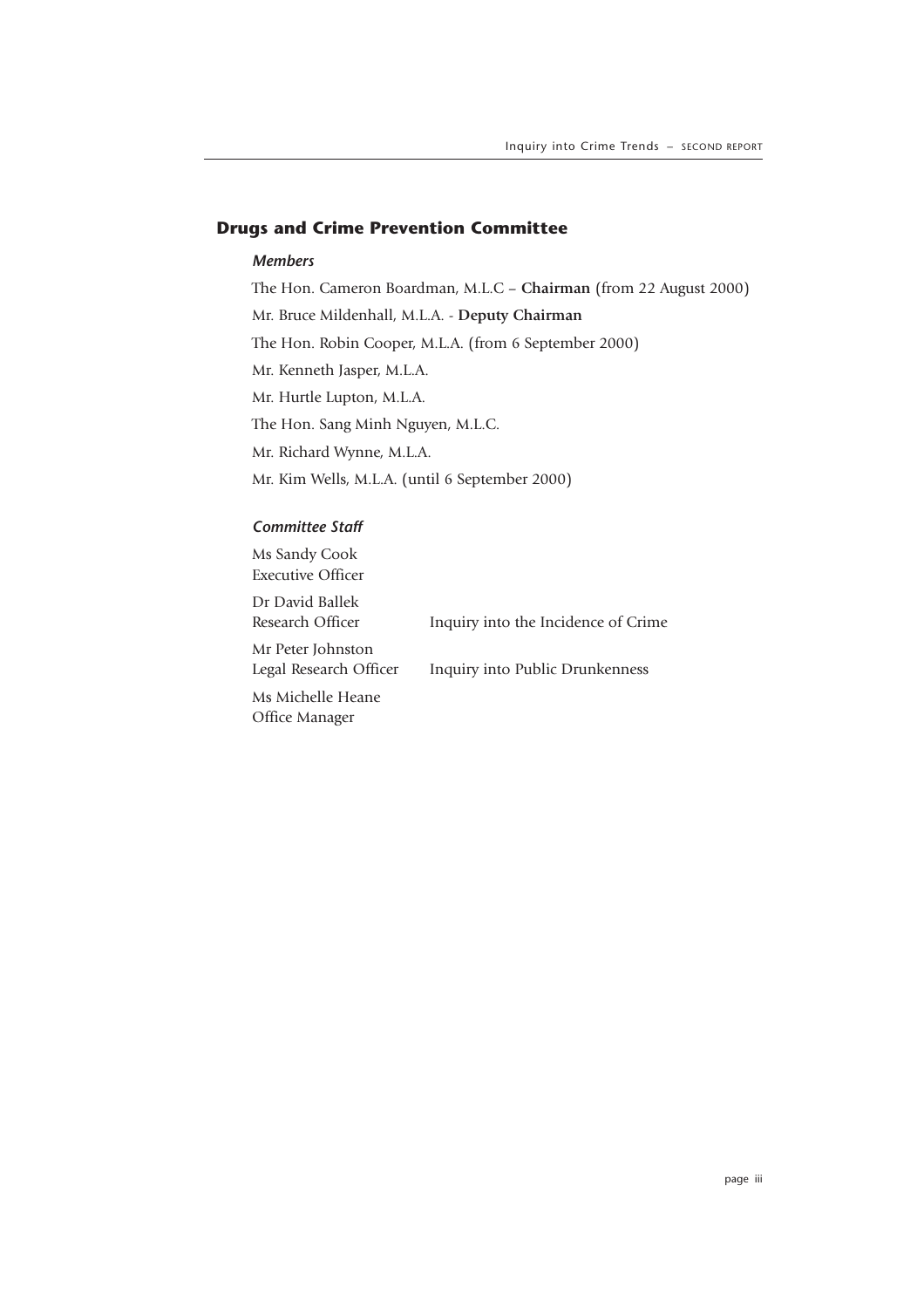#### **Functions of the Drugs and Crime Prevention Committee**

The Victorian Drugs and Crime Prevention Committee is constituted under the *Parliamentary Committees Act 1968*, as amended.

*Parliamentary Committees Act 1968*

#### **Section 4 EF.**

*To inquire into, consider and report to the Parliament on any proposal, matter or thing concerned with the illicit use of drugs (including the manufacture, supply or distribution of drugs for such use) or the level or causes of crime or violent behaviour, if the Committee is required or permitted so to do by or under this Act.*

#### **Terms of Reference**

#### *Received from the Legislative Council*

#### *1 March 2000*

That pursuant to the *Parliamentary Committees Act* 1968, the Drugs and Crime Prevention Committee be required to inquire into, consider and report on the following:

'The incidence of crime in Victoria and to report every six months to the Parliament on levels of crime, areas of emerging concern and (where suitable) options for crime reduction or control'.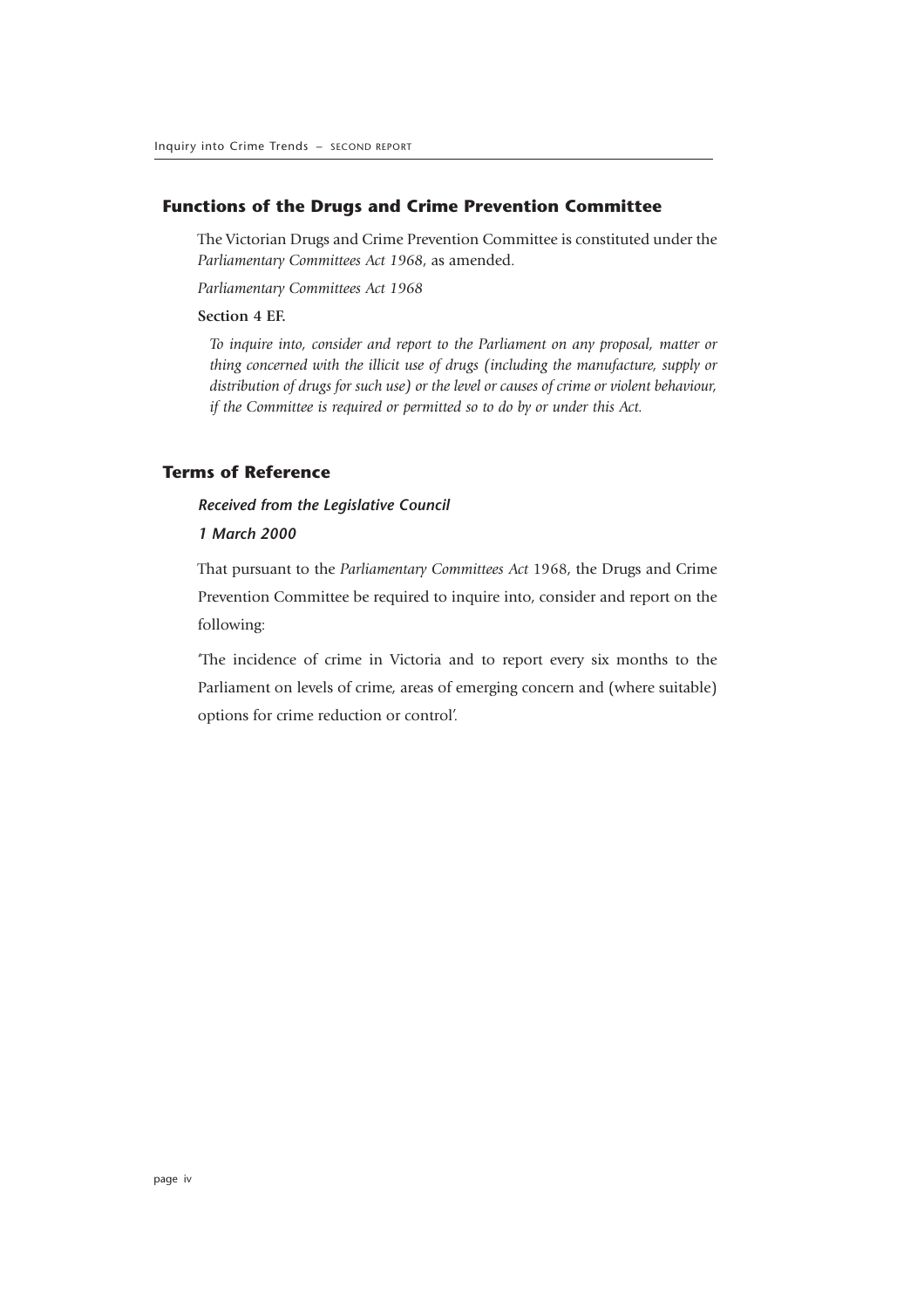# **CONTENTS**

| <b>Introduction</b>                 |                                                                              | 1              |  |
|-------------------------------------|------------------------------------------------------------------------------|----------------|--|
| <b>Background and Data Sources</b>  |                                                                              | 1              |  |
|                                     | Official Crime Statistics: A Cautionary Note                                 | 2              |  |
|                                     | <b>Comparing Victoria's Crime Record with other States and Territories 4</b> |                |  |
| Overview                            |                                                                              | 4              |  |
| <b>Total Recorded Offences</b>      |                                                                              | 4              |  |
| Homicide and Related Offences       |                                                                              | $\overline{7}$ |  |
| <b>Assault Offences</b>             |                                                                              | 10             |  |
| Robbery Offences                    |                                                                              | 12             |  |
| Kidnap/Abduction Offences           |                                                                              | 14             |  |
|                                     | Theft of Motor Vehicle Offences                                              |                |  |
| Summary                             |                                                                              | 16             |  |
|                                     | <b>Concerns Regarding the Collection and Dissemination</b>                   |                |  |
| of Victoria Police Crime Statistics |                                                                              | 17             |  |
|                                     | Victoria Police Crime Statistics 1999–2000                                   | 17             |  |
| <b>Appendices</b>                   |                                                                              |                |  |
| Appendix 1                          | Issues to be Aware of in Interpreting Victoria<br>Police and ABS Statistics  | 21             |  |
| Appendix 2                          | Data Sources and Process                                                     | 23             |  |
| Appendix 3                          | Map of Victoria Police Regional Boundaries:<br>November 1999                 | 25             |  |
| Appendix 4                          | Victoria Police Regional and Divisional<br>Structure: November 1999          | 26             |  |
| <b>References</b>                   |                                                                              | 34             |  |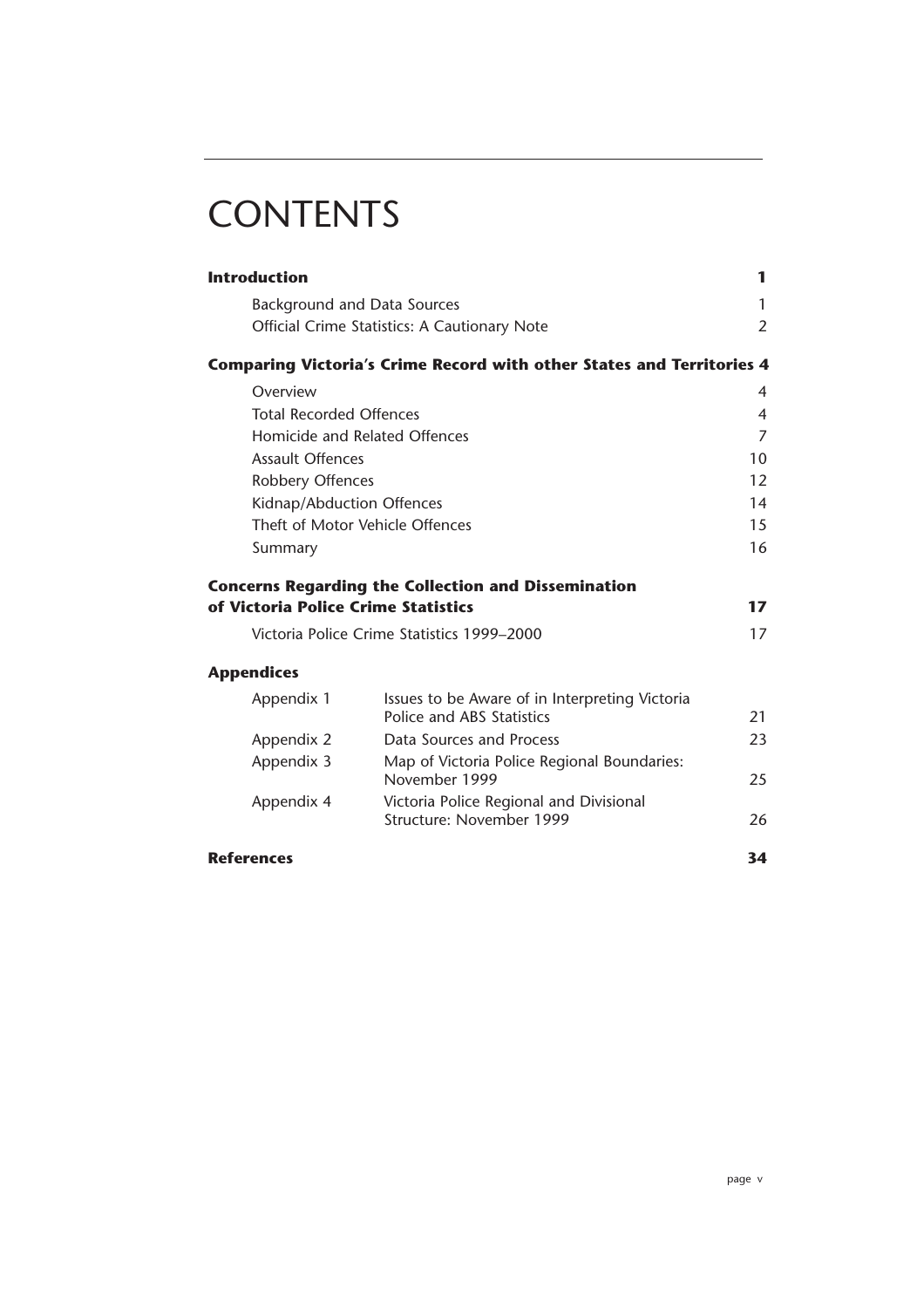# Figures

| Total recorded crime by State and Territory 2000                                                                                    | 5              |
|-------------------------------------------------------------------------------------------------------------------------------------|----------------|
| Total recorded crime rates per 100 000 population by<br>State and Territory 2000                                                    | 5              |
| Violent and non-violent crime rates per 100 000 by State<br>and Territory 2000.                                                     | 6              |
| Percentage change in recorded crime rates per 100 000<br>population by State and Territory between 1999 and 2000                    | 6              |
| Number of homicide and related offences by State and<br>Territory 2000                                                              | $\overline{7}$ |
| Homicide and related offences rate per 100 000<br>population by State and Territory 2000                                            | 8              |
| Percentage change in homicide and related offences rates<br>per 100 000 population by State and Territory between<br>1999 and 2000  | 8              |
| Number of offences for each of the four homicide and<br>related offences by State and Territory 2000                                | 9              |
| Offence rates for each of the four homicide and related<br>offences per 100 000 population by State and Territory<br>2000           | 10             |
| Number of assault offences by State and Territory 2000                                                                              | 10             |
| Assault rate per 100 000 population by State and Territory<br>2000                                                                  | 11             |
| Percentage change in assault offence rates per 100 000<br>population by State and Territory between 1999 and 2000                   | 12             |
| Number of robbery offences by State and Territory 2000                                                                              | 12             |
| Robbery rate per 100 000 population by State and<br>Territory 2000                                                                  | 13             |
| Percentage change in robbery offence rates per 100 000<br>population by State and Territory between 1999 and 2000                   | 13             |
| Number of kidnap/abduction offences by State and<br>Territory 2000                                                                  | 14             |
| Kidnap/abduction rate per 100 000 population by State<br>and Territory 2000                                                         | 14             |
| Number of theft of motor vehicle offences by State and<br>Territory 2000                                                            | 15             |
| Theft of motor vehicle rate per 100 000 population by<br>State and Territory 2000                                                   | 15             |
| Percentage change in theft of motor vehicle offence rates<br>per 100 000 population by State and Territory between<br>1999 and 2000 | 16             |
| Recorded offences against property by region 1999-2000                                                                              | 18             |
| Recorded offences against property by region 1999-2000<br>rate per 100 000 population                                               | 19             |
|                                                                                                                                     |                |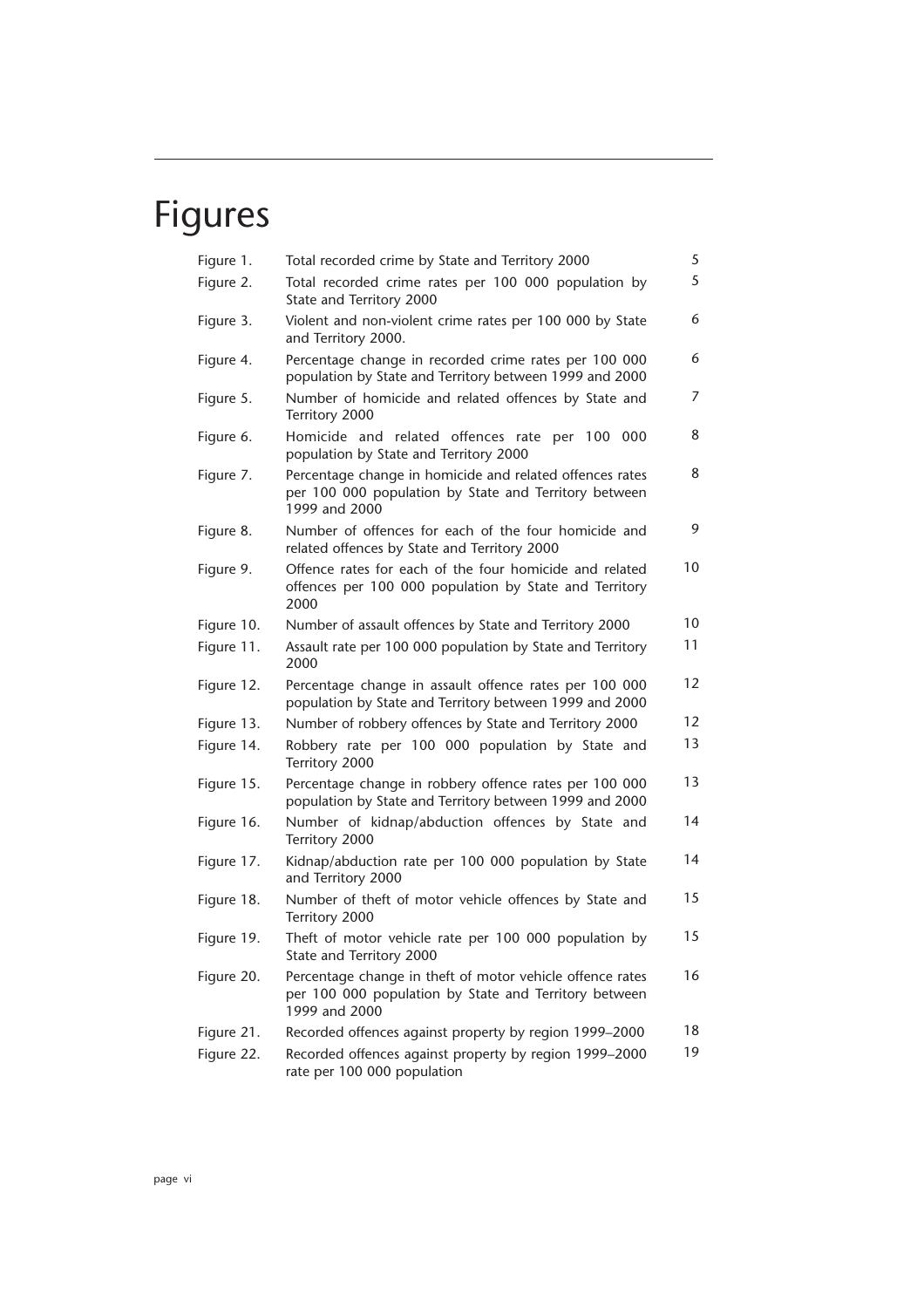## Introduction

#### **Background and Data Sources**

On 1 March 2000 the Drugs and Crime Prevention Committee received from the Legislative Council a reference to inquire into:

> The incidence of crime in Victoria and to report every six months to the Parliament on levels of crime, areas of emerging concern and (where suitable) options for crime reduction or control.

This Report is the second of a series of crime trend reports presented to the Parliament of Victoria.

This Report draws on data published in the Australian Bureau of Statistics (ABS)1 *Recorded Crime Australia 2000*, Cat. No. 4510.0, released on 30 May 2001, as well as selected data from Victoria Police,2 *Crime Statistics 1999–2000*. The Report also makes reference to the Committee's first report to Parliament *Benchmarking Crime Trend Data 1995-2000*.

This Report examines crime data in two sections. The first section is an analysis and commentary on a number of the findings from the Australian Bureau of Statistics 2000 National Crime Statistics. It provides detailed ABS National Crime Statistics information for each State and Territory in Australia on the following offence categories:

- Total recorded offences;
- Homicide offences;
- Assault offences;
- Robbery offences;
- Kidnapping/abduction offences; and
- Motor vehicle thefts.

<sup>1</sup> There are a limited number of sources of official information sources relating to the nature and extent of crime in Victoria. At the National level, the Australian Bureau of Statistics releases an annual publication *Recorded Crime Australia,* which presents national statistics on crime recorded by police. These statistics provide indicators of the level and nature of recorded crime in Australia and offer a basis for measuring change over time. This data is extracted from State and Territory police according to specific uniform national counting rules. This ensures that the different State and Territory police data are directly comparable.

<sup>2</sup> The primary source of Victorian crime statistical data is Victoria Police. It is a legislative requirement that Victoria Police provide annual crime statistical information. Victoria Police Crime statistics are released every year on a financial year basis.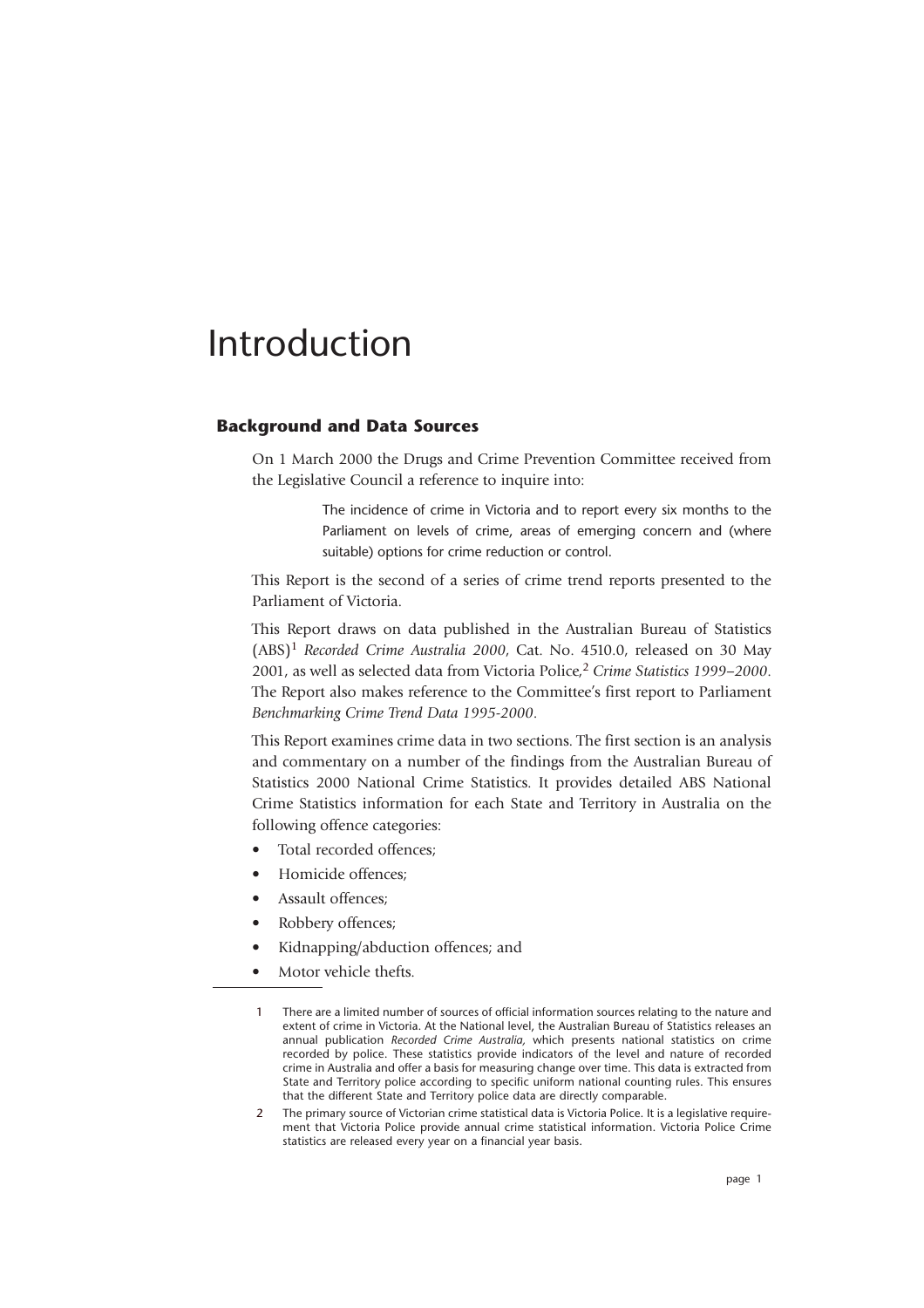Figures 1–20 present the following details, where appropriate, for each of these offence categories:

- The number of recorded offences:
- The rate of recorded offences per 100 000 population; and
- The percentage change in the recorded offence rates between 1999 and 2000.

Commentary and analysis of the information presented in the Figures are provided to highlight particular points of interest or concern.3

The second section details the Committee's concerns with the way that Victoria Police is presenting its crime statistics following its administrative and operational reorganisation from 17 Police Districts to 5 Regions. The Report explores the implications of this change, giving details of the Committee's concerns regarding the way in which crime statistical information is being collected, recorded and disseminated by Victoria Police and offers an alternative means of presenting crime statistics in the future.

#### **Official Crime Statistics: A Cautionary Note**

The problems and limitations of official crime statistics are well documented. However, it is important to revisit those issues regarding uses and limitations that are particularly relevant to an understanding of the crime statistics presented in this Report. For a full discussion of crime measurement techniques and problems see the Committee's Report, *Benchmarking Crime Trend Data 1995–1996 to 1999–2000*. 4

Crime statistics, whether official or unofficial, are not and can not be a complete and accurate enumeration of criminal offending behaviour. At best they are an approximation of the nature and extent of crime. Crime statistics represent merely the 'known' aspect of crime as opposed to what criminologists refer to as 'the dark figure of crime', or the proportion that remains unknown. That being said, not all known crime will necessarily be included in official crime statistics as:

- Not all crime that comes to the attention of police will be officially recorded;
- Not all crime that has come to the attention of victims or other members of the public is reported to police;
- Not all crime detected by police will necessarily be recorded.

#### *Issues in Relation to ABS National Crime Statistics*

In addition to the general concerns with official crime statistics, there are a number of specific issues in relation to the interpretation of the ABS National Crime Statistics.

<sup>3</sup> For detailed information on the research methods used see Appendix 2.

<sup>4</sup> See also Appendix 1 in this Report.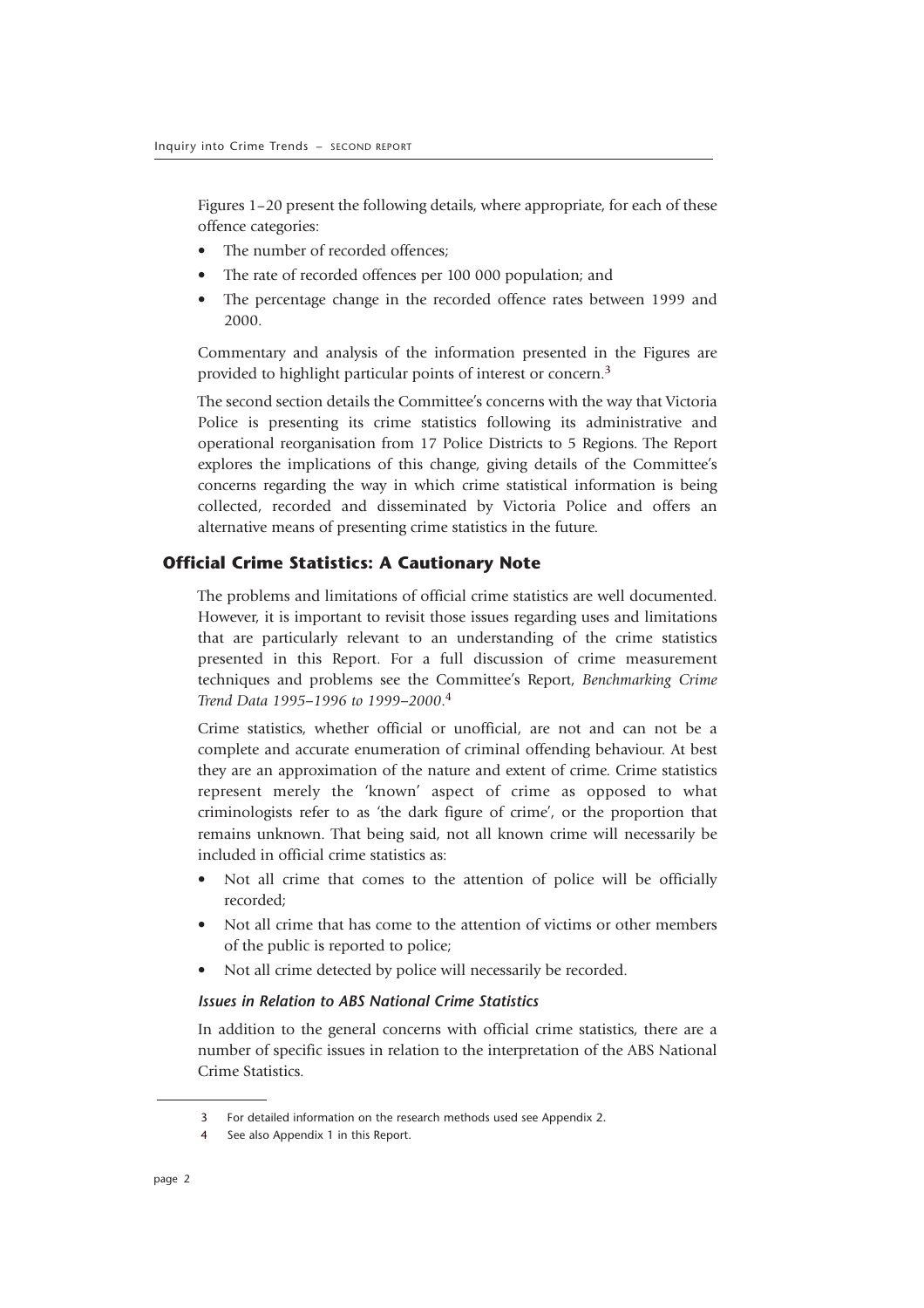The ABS provides the following caveats on the data reported in *Recorded Crime Australia 2000*:

- There is considerable variation in the criminal laws of Australian States and Territories. The ABS figures include only those offences for which nationally comparable definitions and counting rules have been developed (ABS 2001, p. 30).
- The national crime statistics are counted and reported on a calendar year basis (ABS 2001, p. 31). Victoria Police provides crime statistics on a financial year basis. This makes direct comparison between ABS and Victoria Police statistics problematic.
- The ABS uses a victim based counting rule. They only count the most serious offence per national offence category for each victim, within a distinct criminal incident (ABS 2001, p. 32). The definition of 'victim' varies according to the type of offence.

In addition, the ABS crime statistics are limited to the offence categories of homicide and related offences, assault, sexual assault, kidnapping/abduction, robbery, blackmail/extortion, unlawful entry with intent (UEWI), motor vehicle theft and other theft (ABS 2001). ABS statistics are only included in this Report where they relate directly to Victoria Police offence categories. For example, the ABS category of sexual assault is not included in this Report because Victoria Police uses categories for sexual assault of rape and sex (nonrape).

#### *Issues in Relation to Victoria Police Crime Statistics*

There are a range of issues to be aware of in interpreting Victoria Police Crime Statistics which are detailed in Appendix 1.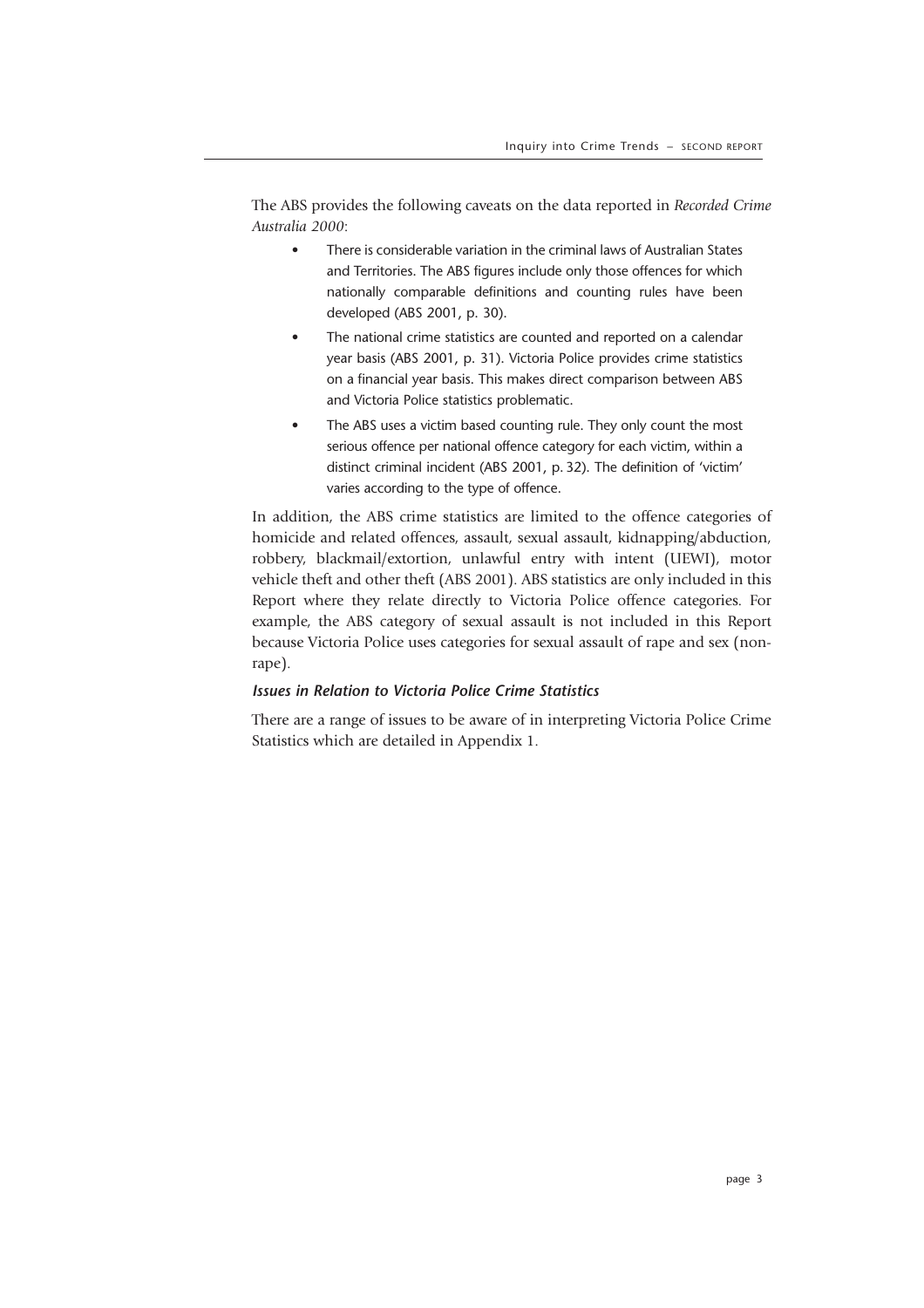## Comparing Victoria's Crime Record with other States and **Territories**

#### **Overview**

The ABS *Recorded Crime in Australia 2000* provides very useful comparative information in relation to the nature and extent of crime in each Australian State and Territory. In relation to Victoria in 2000 the Committee notes that:

- For the eighth successive year Victoria had the lowest overall recorded crime rate in Australia. This equated to a rate of 5859.7 recorded offences per 100 000 population. In comparison, the Australian national average recorded crime rate was 7480.3 per 100 000 population;
- Victoria had the lowest rates for both violent and non-violent offences;
- Victoria's recorded crime rate was 21.7 percent below the national average;
- Victoria's overall crime rate increased by 3.2 percent compared to the 1999 rate. In comparison, the Australian overall crime rate increased by 6.4 percent;
- Victoria returned the lowest murder and assault rates in Australia;
- Victoria recorded a 4.6 percent decrease in the rate of assault rate compared to the 1999 rate. The Australian assault rate increased by 3.9 percent; and
- Victoria experienced a 13.4 percent increase in the rate of motor vehicle theft compared to 1999 – the highest percentage in Australia. This was more than double the national increase of 6.1 percent.

#### **Total Recorded Offences**

Figure 1 shows the total number of recorded offences for each State and Territory in Australia for the calendar year 2000, as measured by National Crime Statistics.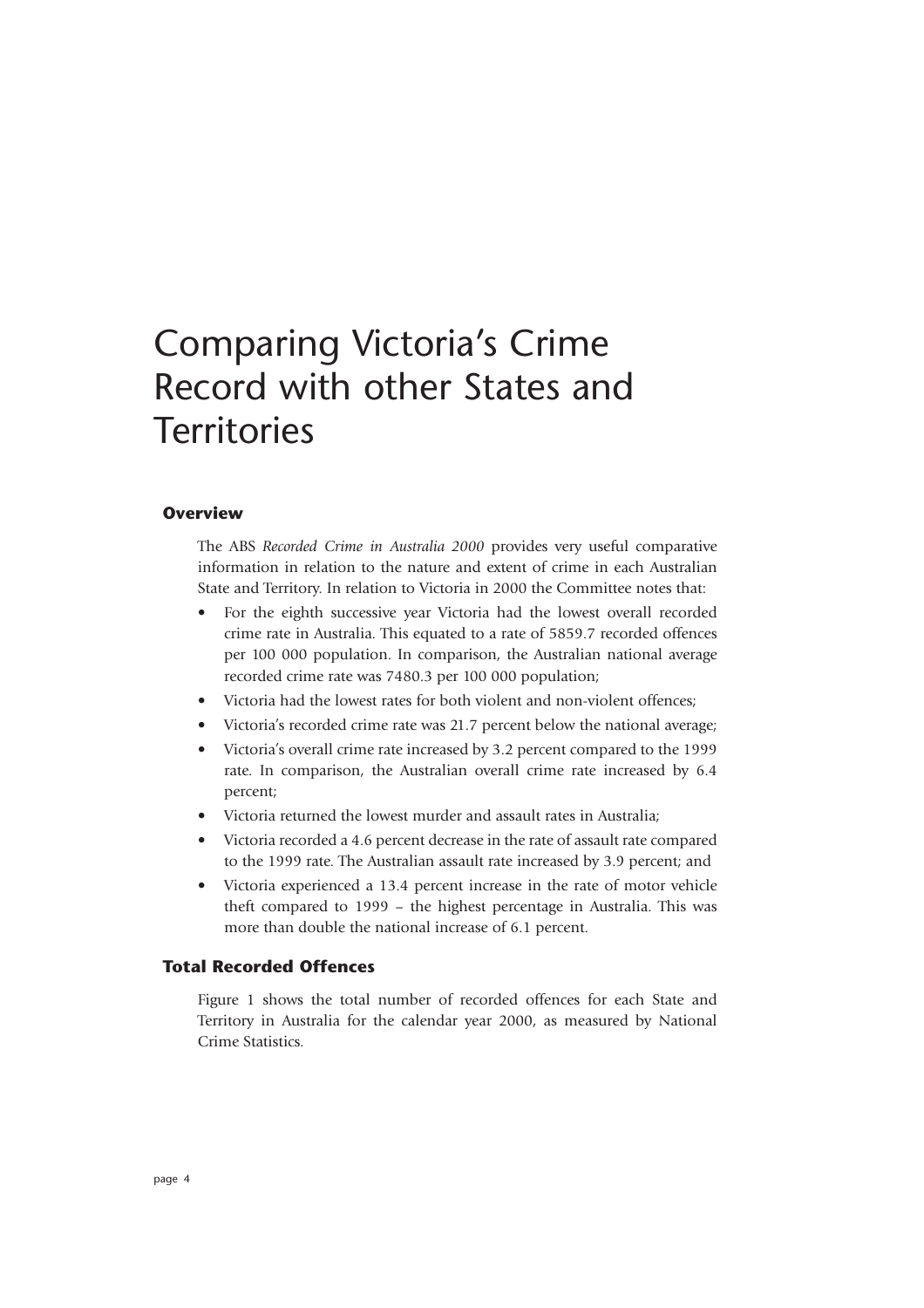

**Figure 1. Total recorded crime by State and Territory 2000**

There were 279 269 offences recorded in Victoria in 2000. This total was the second highest in Australia behind New South Wales (532 969) in terms of overall counts of recorded crime. The 2000 total represents a 4.5 percent increase in the total number of recorded offences compared to the 1999 Victorian total of 267 264 offences.

Care must be taken in comparing the number of offences recorded by the different jurisdictions, as different population sizes will have an impact upon the number of crimes being recorded. To overcome these difficulties, data are converted to offence rates per 100 000 population. This controls for the differences between the States and Territories, which allows direct comparisons to be made regarding the amount of crime recorded.

Figure 2 outlines the crime rates per 100 000 for each of the States and Territories, as well as providing a crime rate for the whole of Australia. These rates allow each of the jurisdictions to be compared both to each other and to Australia as a whole. The effect of converting raw numbers to rates is clearly demonstrated with Victoria's relative position changing from having the second highest number of offences in Figure 1 to having the lowest crime rate per 100 000 in Figure 2.



**Figure 2. Total recorded crime rates per 100 000 population by State and Territory 2000**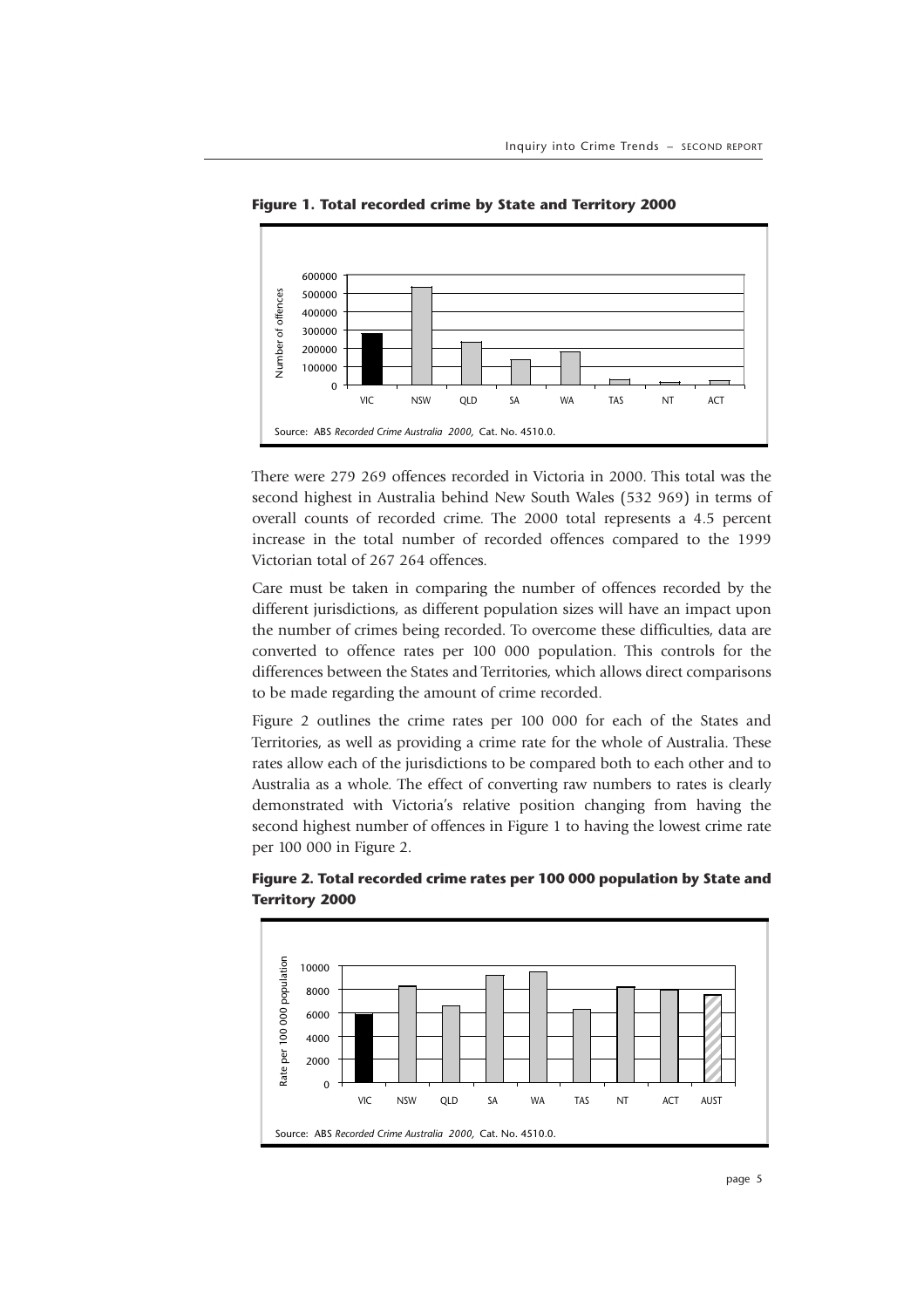In 2000 Victoria recorded the lowest overall crime rate in Australia of 5859.7 per 100 000 population. Western Australia returned the highest overall crime rate in Australia in 2000, followed by South Australia. It is significant that Victoria's rate was 21.7 percent below the national average of 7480.3 per 100 000 population, which is consistent with Victoria returning rates of around 20 percent below the national average every year since 1996.





Victoria had the lowest crime rates for both violent<sup>5</sup> and non-violent<sup>6</sup> offences in Australia in 2000. Victoria's violent offence rate of 474.5 per 100 000 was half that of the Australian rate of 948.9 per 100 000.

The following figure shows percentage change in the State and Territory crime rates for 2000 compared to those of 1999 (see Figure 4).



**Figure 4. Percentage change in recorded crime rates per 100 000 population by State and Territory between 1999 and 2000**

<sup>5</sup> Violent offences include Homicide, Assault, Sexual assault, Kidnapping/abduction and Robbery.

<sup>6</sup> Non-violent offences include Unlawful Entry With Intent, Motor vehicle theft and Other Theft.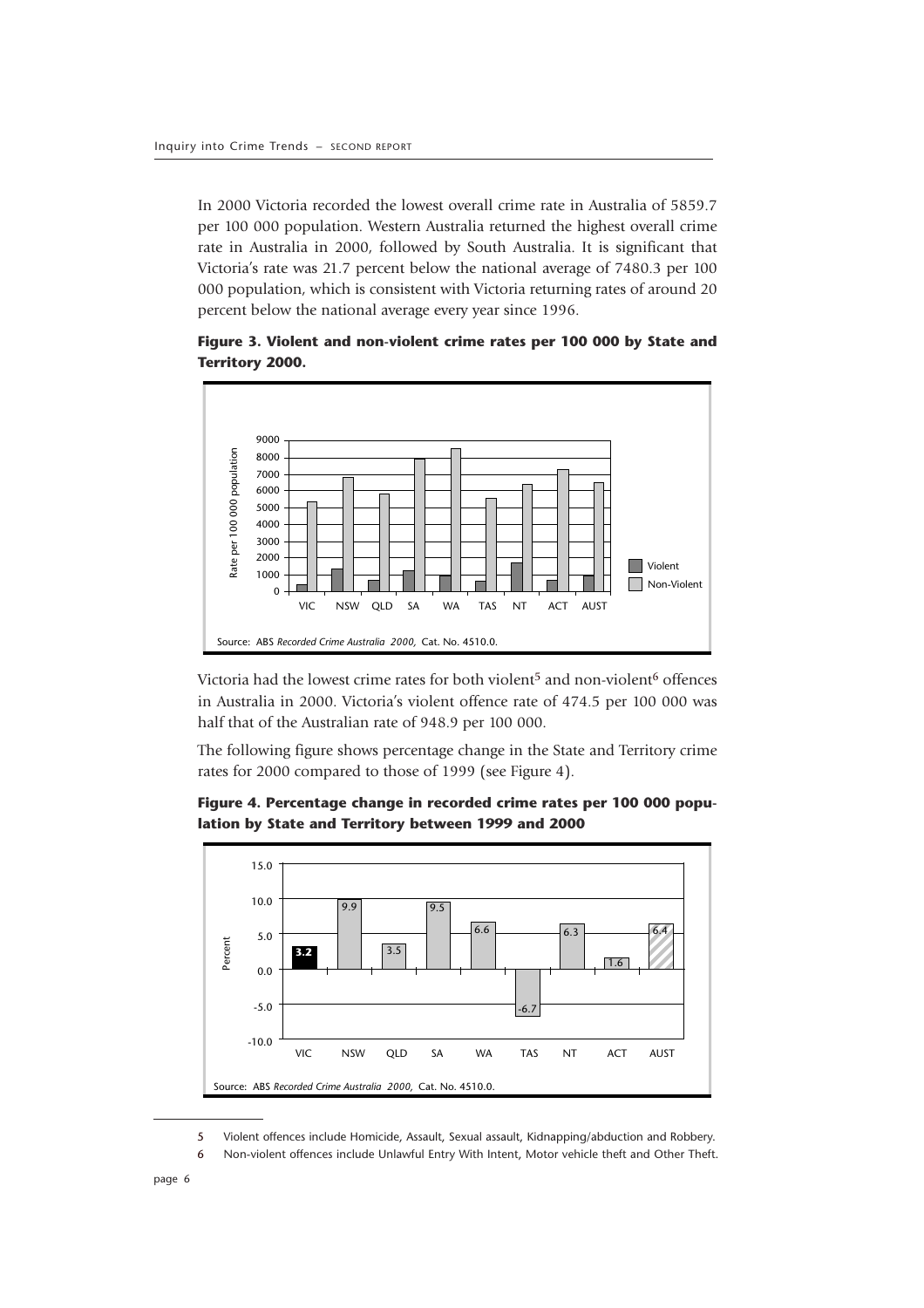Figure 4 shows that Victoria's overall crime rate increased by 3.2 percent in 2000 compared to the rate for 1999. All other States, with the exception of Tasmania (6.7 percent decrease), recorded increases in their overall crime rates for 2000. New South Wales and South Australia experienced increases of more than 9 percent, while the Australian Capital Territory had a 1.6 percent increase. The overall Australian crime rate increased by 6.4 percent.

#### **Homicide and Related Offences**

The first offence category reported in the National Crime Statistics is that for homicide and related offences. This category includes individual counts for the offences:

- murder;
- attempted murder;
- manslaughter; and
- driving causing death.

These offences will be considered both as a total homicide and related offences category and as the four individual offences themselves.

Figure 5 represents the total numbers of homicide and related offences recorded by Australian jurisdictions in 2000.



**Figure 5. Number of homicide and related offences by State and Territory 2000**

Figure 5 shows that Victoria recorded 169 homicide and related offences in 2000. This was one less than the 170 offences recorded in Victoria in 1999. New South Wales returned the highest count of 359 in 2000 while the ACT had 3.

Again, when we consider the number of homicide and related offences in terms of rates per 100 000 population a different pattern emerges regarding the relative position of the jurisdictions.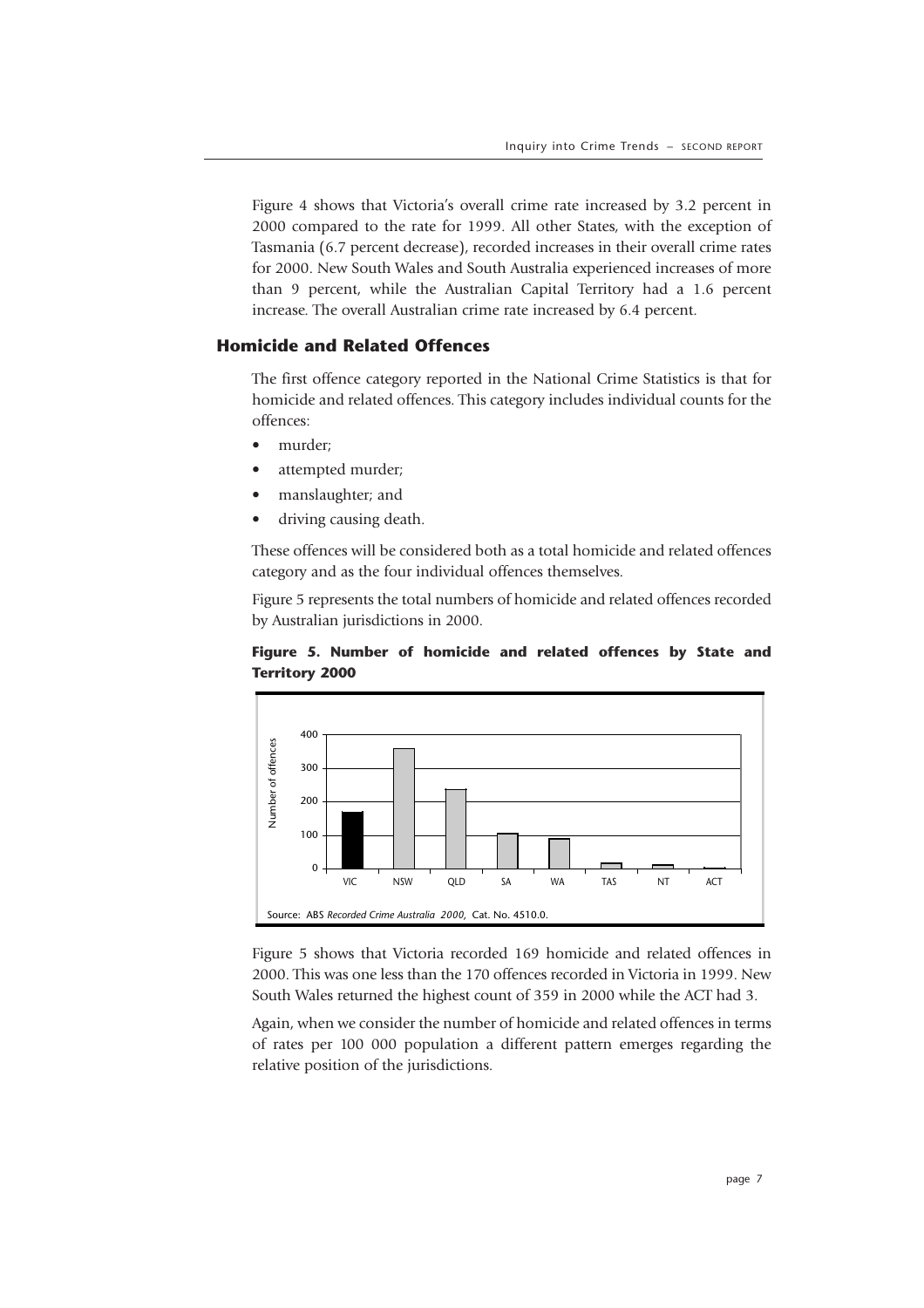

**Figure 6. Homicide and related offences rate per 100 000 population by State and Territory 2000**

Figure 6 shows that South Australia had the highest homicide rate in Australia in 2000, at 7 homicides for every 100 000 residents. Victoria's 169 homicide offences gave it a rate of 3.5 recorded homicide offences per 100 000 population. This was the third lowest homicide rate in Australia behind Tasmania (3.4 per 100 000) and the ACT (1.0 per 100 000). The Australian homicide rate was 5.2 offences per 100 000 in 2000.

**Figure 7. Percentage change in homicide and related offences rates per 100 000 population by State and Territory between 1999 and 2000**



Figure 7 shows that Victoria's homicide rate fell by 2.8% in 2000 compared to the rate in 1999. In comparison, the Australian homicide rate rose 2 percent. Tasmania's rate increased by over 60 percent, however it must be stated that this represents an increase in the number of homicides from 10 to 16 offences.

#### *Breakdown of Homicide and Related Offences*

When the homicide and related offence category is broken down to its constituent offences, a clearer picture emerges in relation to the nature of homicide both in Victoria and throughout Australia. The homicide and related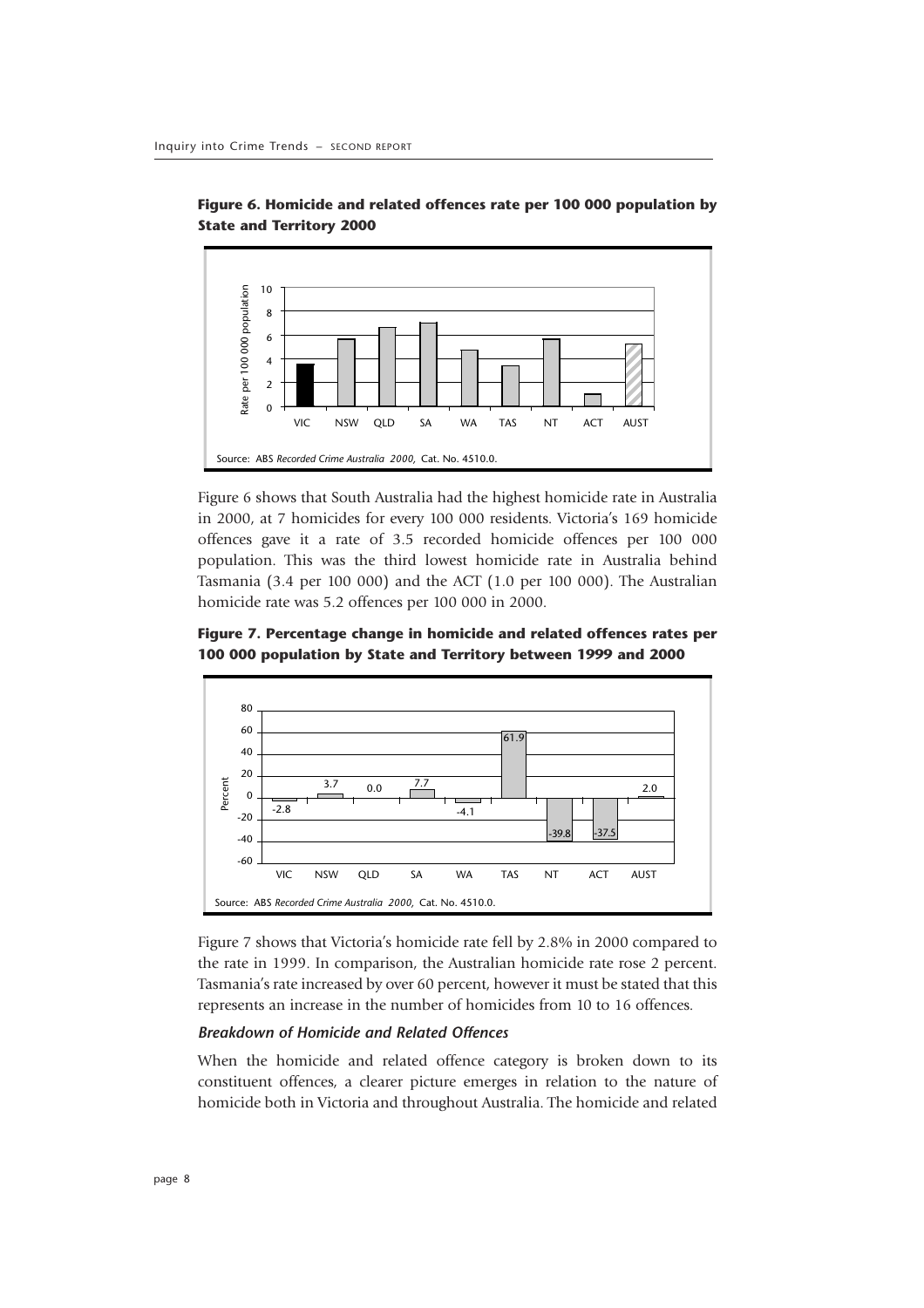offence category comprises the offences of murder, attempted murder, manslaughter and driving causing death.



**Figure 8. Number of offences for each of the four homicide and related offences by State and Territory 2000**

As stated above, there were 169 homicide and related offences in Victoria in 2000. These comprised:

- 55 murders;
- 51 attempted murders;
- 12 manslaughters; and
- 51 driving causing death.

In 1999 the comparative number of offences were:

- 62 murders;
- 57 attempted murders;
- 6 manslaughters; and
- 45 driving causing death.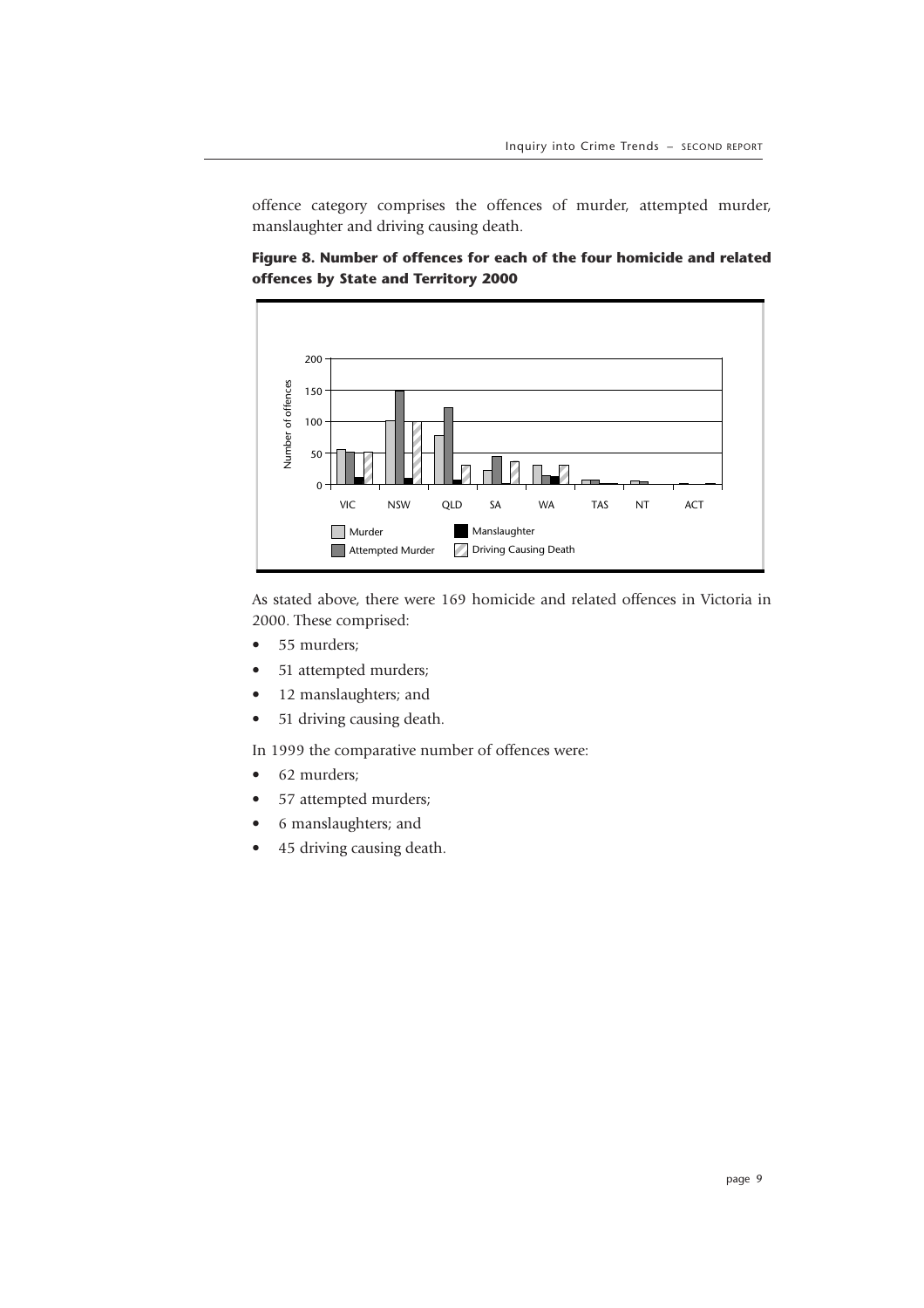



Victoria had the lowest murder rate of all States and Territories in Australia in 2000, at 1.2 per 100 000 population. The Australian murder rate was 1.6 per 100 000. The Northern Territory's murder rate of 3.1 was almost twice as high as the national rate. Victoria's attempted murder rate of 1.1 was the third lowest in Australia behind WA and ACT. The Australian attempted murder rate was 2 per 100 000. Victoria's manslaughter rate of 0.3 per 100 000 was the second highest behind WA (0.7 per 100 000). The national rate was 0.2 per 100 000. Victoria's driving causing death rate of 1.1 per 100 000 was below the Australian rate of 1.3 per 100 000.

#### **Assault Offences**

Victoria recorded 16 541 assault offences in 2000, which is down on the 17 121 recorded in 1999. New South Wales recorded 68 714 assaults – over four times as many as Victoria.



**Figure 10. Number of assault offences by State and Territory 2000**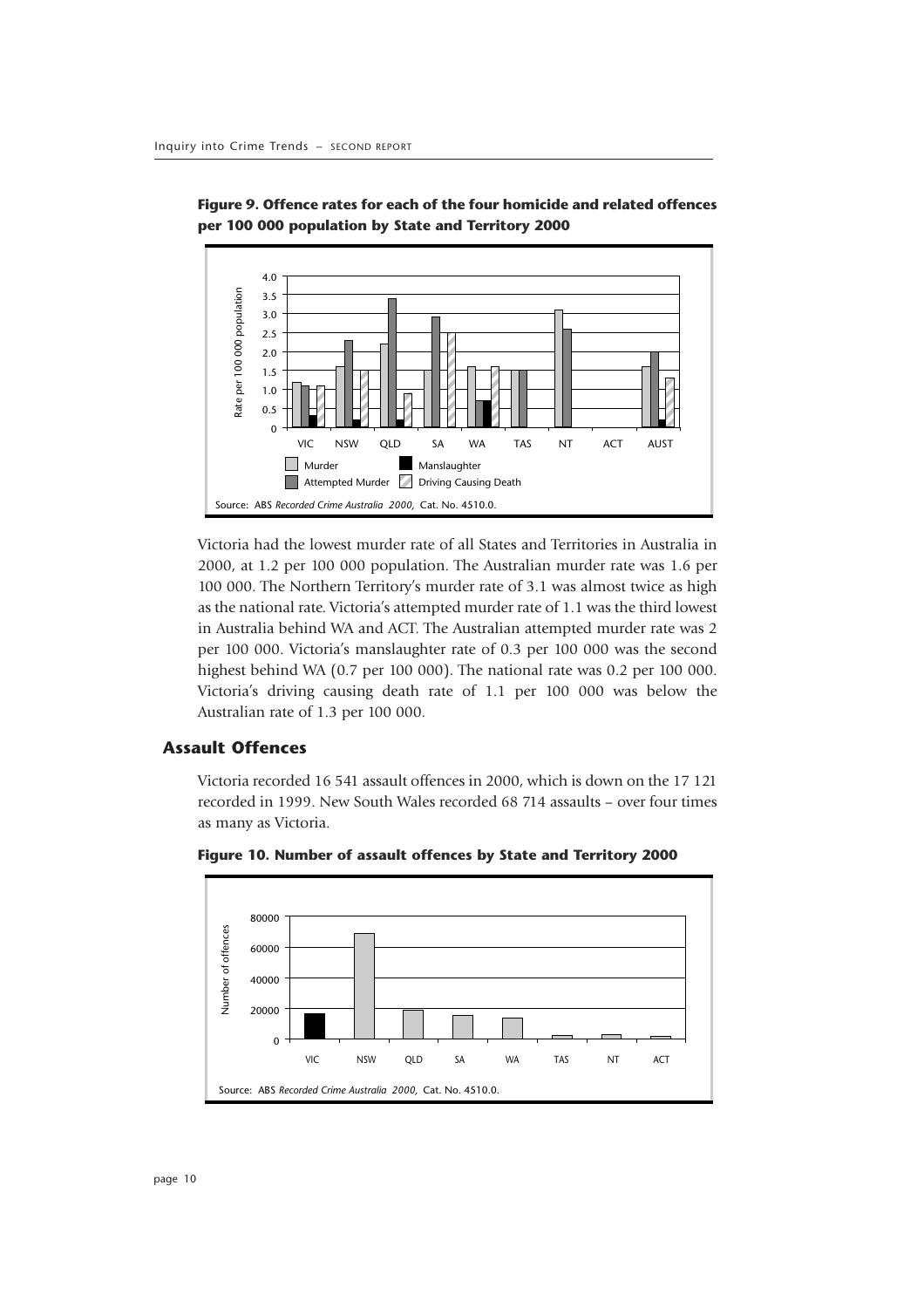Questions have been raised over Victoria's position in relation to its assault rate, particularly compared to New South Wales. ABS acknowledges that although national standards and classifications are used in compiling the statistics, different recording policies, laws and procedures operate in different jurisdictions (ABS 2001, p. 2). The Director of ABS National Crime Statistics Unit, in conversation with Committee staff, explained that the ABS has been compiling National Crime Statistics since 1993 and is satisfied that the figures are accurate. The time series data show that the Victorian assault rate over time has been consistent. National Crime Victim Survey data confirm that Victoria has the lowest assault rate in Australia (ABS 1998).



**Figure 11. Assault rate per 100 000 population by State and Territory 2000**

Victoria's assault rate of 347.1 assaults per 100 000 population remains the lowest in the country. Significantly, its rate is only 47.1 percent of the national rate of 736.8 assaults per 100 000 population. The Northern Territory remains the jurisdiction with the highest assault rate. Its rate of 1 579.8 per 100 000 population in 2000 is four and a half times that of Victoria's.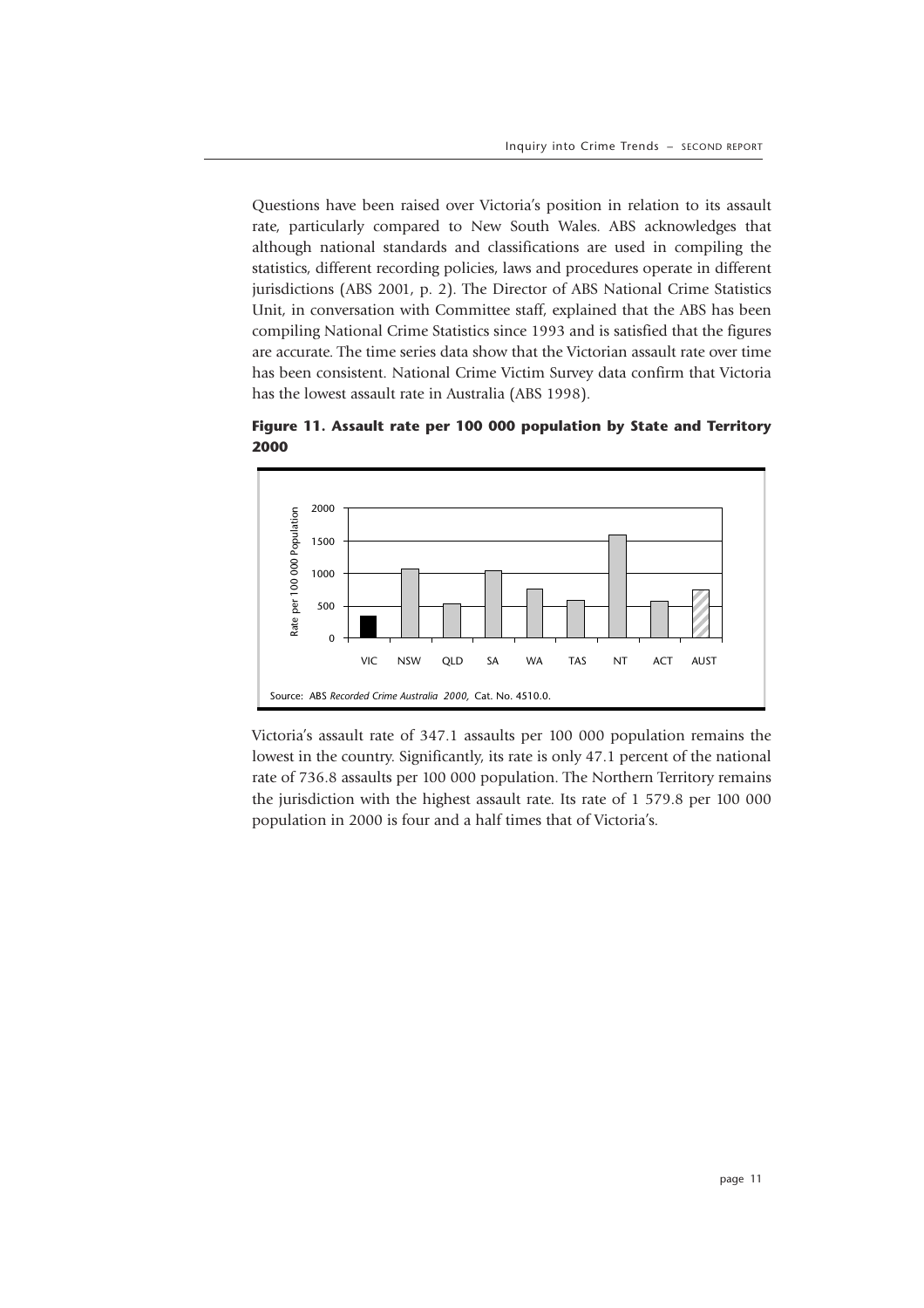

**Figure 12. Percentage change in assault offence rates per 100 000 population by State and Territory between 1999 and 2000**

Every State and Territory, with the exception of Victoria and Western Australia, experienced an increase in its assault rate in 2000. Victoria had a 4.6 percent reduction in the assault rate for 2000 compared to the 1999 rate, against a national increase of 3.9 percent. The Northern Territory stands out as having recorded an 18.6 percent increase in its assault rate, which is over four and a half times greater than the national increase.

#### **Robbery Offences**



**Figure 13. Number of robbery offences by State and Territory 2000**

In 2000 there were 3 326 robberies recorded in Victoria. In 1999 Victoria had 3 408 recorded robberies. New South Wales recorded the most robberies in Australia with 13 325 recorded robberies, accounting for more than half of the 23 314 total recorded in Australia in 2000.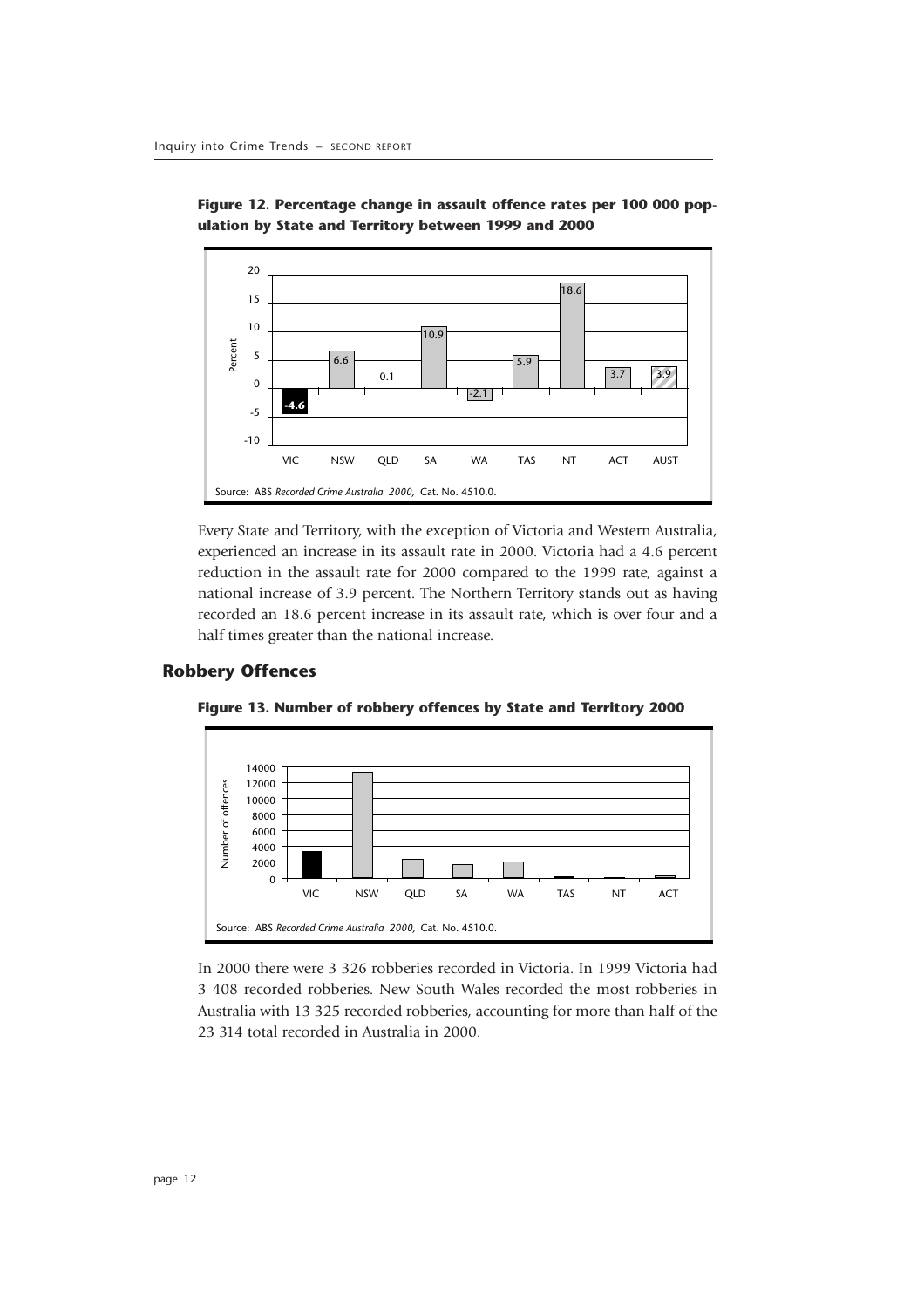

**Figure 14. Robbery rate per 100 000 population by State and Territory 2000**

The 3 326 robberies recorded in Victoria translates to a rate of 69.8 victims per 100 000 population. This is considerably lower than the Australian rate of 121.7 offences per 100 000 and is almost one-third of the New South Wales rate of 206.2 per 100 000 population. Victoria's robbery rate in 2000 was twice that of the Northern Territory, which returned the lowest robbery rate of 34.3 victims per 100 000 population.

**Figure 15. Percentage change in robbery offence rates per 100 000 population by State and Territory between 1999 and 2000**



Victoria's robbery rate per 100 000 has decreased by 3.6 percent in 2000 compared to the rate for 1999. The Northern Territory recorded a 22.2 percent reduction in its robbery rate, which was the largest reduction recorded in Australia. The Australian robbery rate increased 1.9 percent in 2000.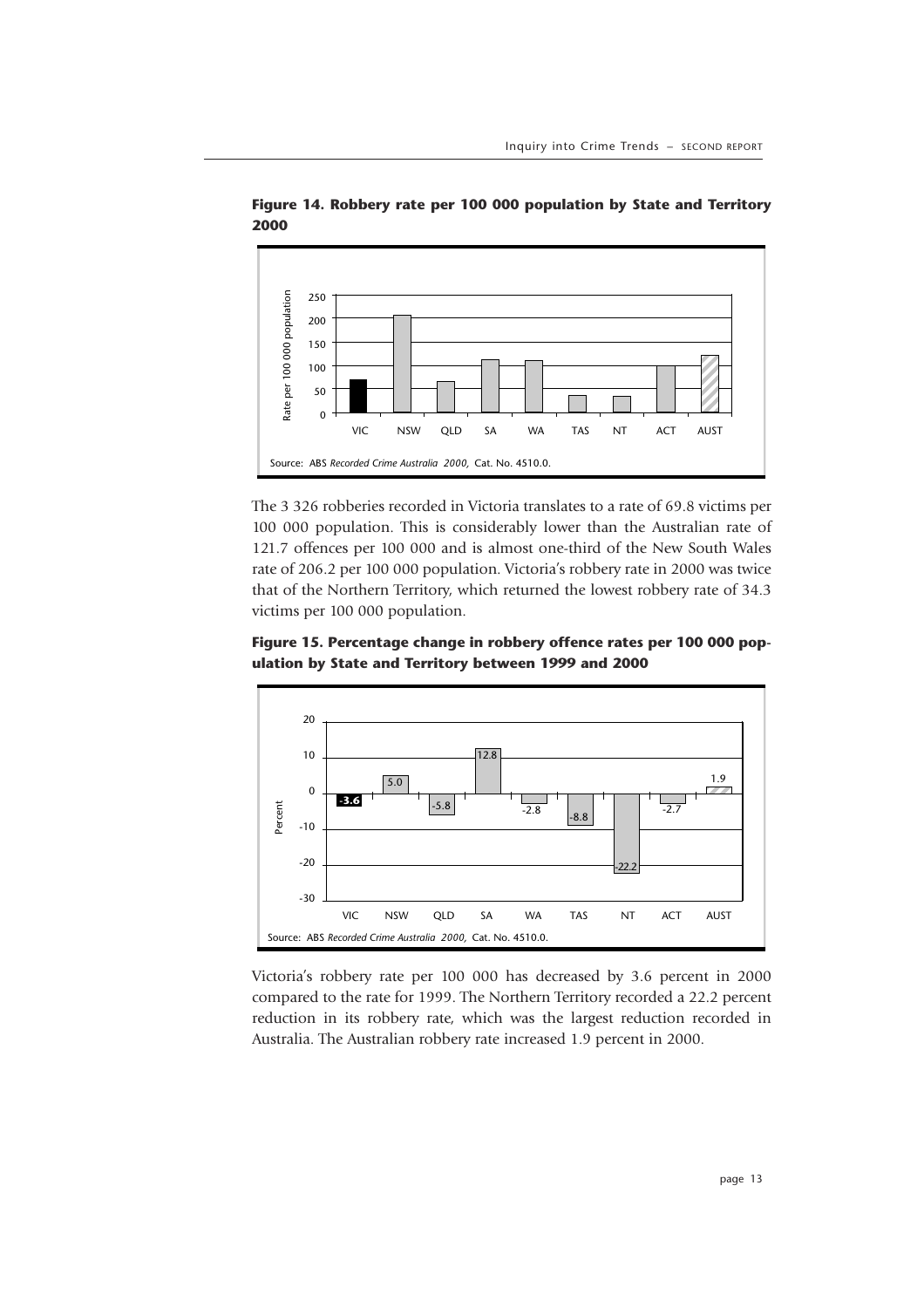#### **Kidnap/Abduction Offences**





As Figure 16 shows, there were 106 kidnapping/abduction offences recorded in Victoria in 2000, which is 18 less than in 1999. New South Wales recorded 382 kidnapping/abduction offences, which accounted for 55 percent of Australia's total of 688.



**Figure 17. Kidnap/abduction rate per 100 000 population by State and Territory 2000**

Victoria's 2000 kidnap/abduction rate was 2.2 per 100 000. This means that its kidnapping rate has returned to the low levels recorded in 1995 and 1996 after two years of growth in 1998 and 1999. New South Wales (5.9 per 100 000 population) returned the highest rate of kidnap/abduction for the fifth year, while the ACT had the lowest (1.6 per 100 000). The Australian rate was 3.6 per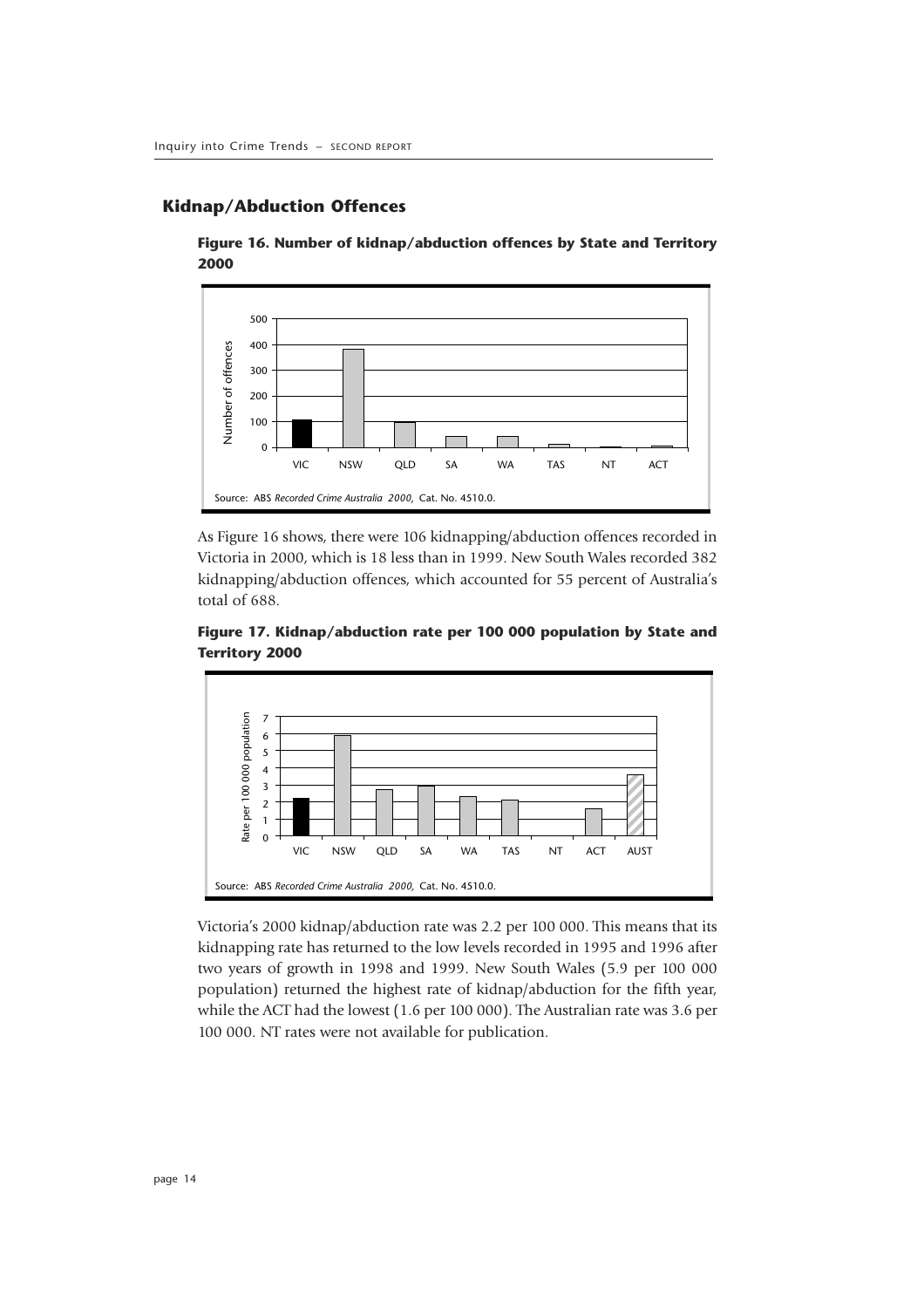#### **Theft of Motor Vehicle Offences**

**Figure 18. Number of theft of motor vehicle offences by State and Territory 2000**



In 2000 there were 139 094 motor vehicles stolen in Australia. Of these, New South Wales recorded 51 249 motor vehicle thefts, Victoria recorded 36 591 and Queensland recorded 18 638. In 1999, by comparison, there were 129 552 stolen motor vehicles recorded, with New South Wales accounting for 47 355, Victoria for 31 877 and Queensland for 18 249.



**Figure 19. Theft of motor vehicle rate per 100 000 population by State and Territory 2000**

Victoria's theft of motor vehicle rate in 2000 was 767.8 per 100 000 population, up from 677.1 per 100 000 in 1999. Victoria's rate was slightly above the national average rate of 726.2 victims per 100 000 population. The Australian Capital Territory returned the highest rate of motor vehicle theft, with 924.6 per 100 000 population, but returned the second lowest number of motor vehicles stolen – 2 874. This is due to the ACT having a small resident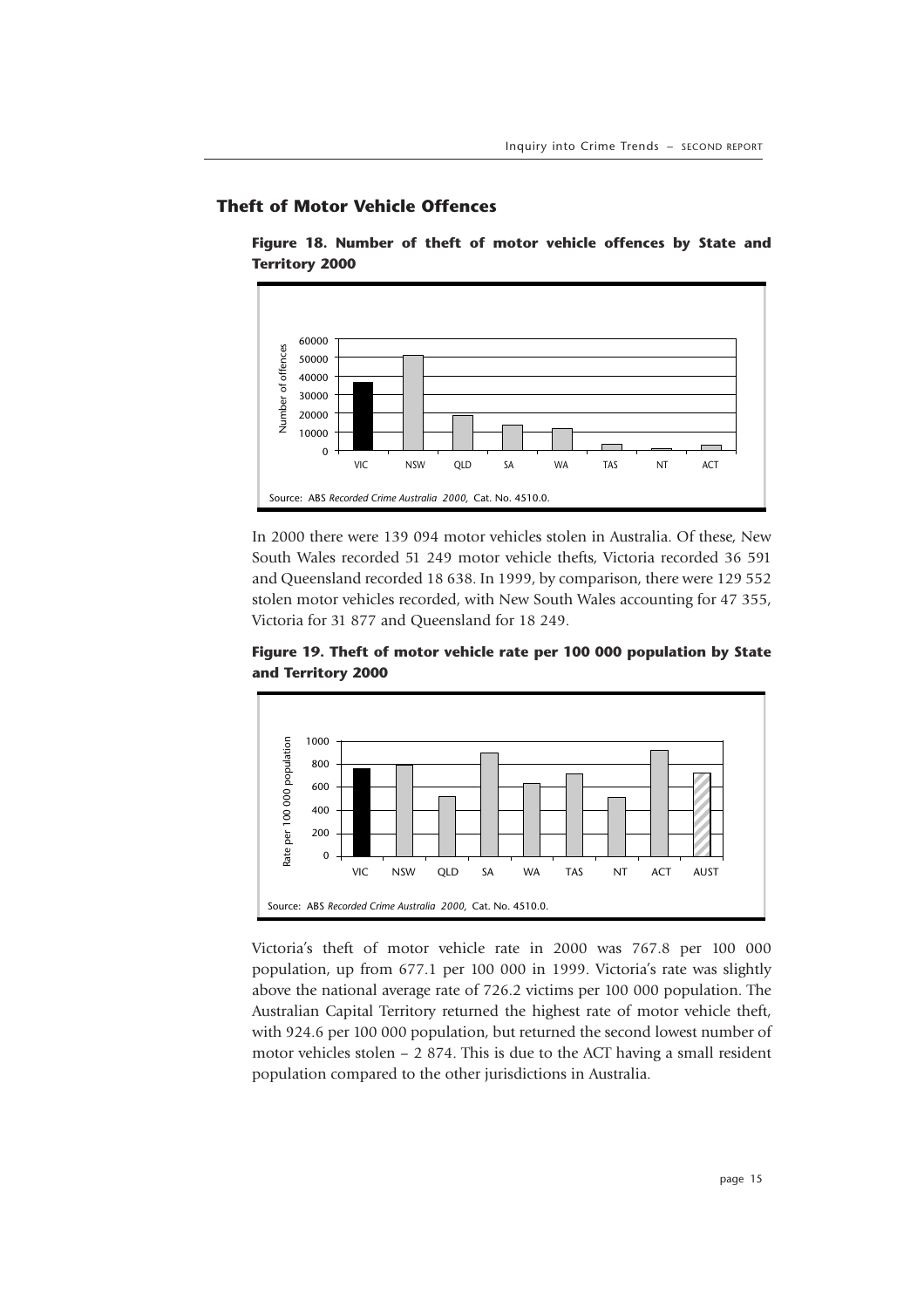

**Figure 20. Percentage change in theft of motor vehicle offence rates per 100 000 population by State and Territory between 1999 and 2000**

Victoria recorded a 13.4 increase in the rate of motor vehicle thefts compared to 1999, which was the highest rate of increase in the country at over twice the national rate of increase of 6.1 per cent.

#### **Summary**

The Committee notes that for the eighth year in succession Victoria had the lowest overall recorded crime rate in Australia. Victoria also had the lowest rates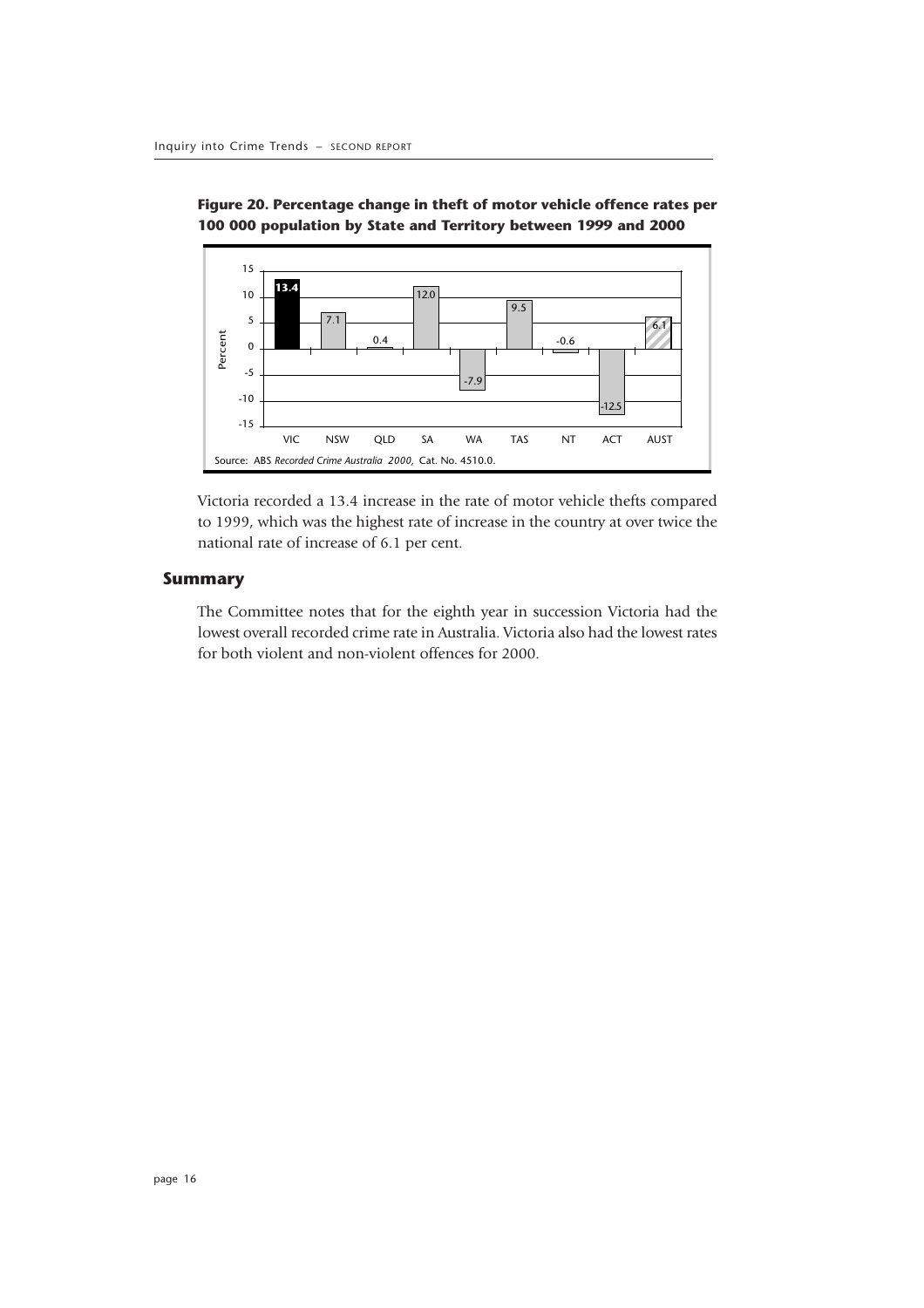# Concerns Regarding the Collection and Dissemination of Victoria Police Crime Statistics

#### **Victoria Police Crime Statistics 1999–2000**

Finalised crime statistics, supplied to the Committee by Victoria Police, showed that there had been no changes to the number of offences reported in the provisional crime statistics for the financial year 1999–2000. As this data has been analysed previously (Victoria Parliament 2000) the Committee sees little use in conducting further analysis or making further comment on these figures.

#### *Publication of Victoria Police Crime Statistics*

It is with regret that the Committee believes it is necessary to place on the public record some of the difficulties encountered in obtaining statistical information from Victoria Police. In particular, the Committee is concerned that the Victoria Police Crime Statistics 1999–2000, which were due to be published in November 2000, have still not been published at the tabling of this Report in June 2001. While the Committee understands that the Victoria Police Statistical Services faced severe staffing shortages during this period, the Committee is of the belief that it is the responsibility of Victoria Police to provide the information in a timely manner.

While the Committee has no further comment to make with regard to the crime statistics themselves, it does, however, have serious concerns about the changes that have been made to the way in which the crime statistics are now being presented and reported by Victoria Police.

#### *Regional Reporting of Crime Statistics*

It is a matter of public record that in November 1999 Victoria Police changed their administrative and operational boundaries from 17 Districts to 5 Regions<sup>7</sup>, each with up to 5 divisions<sup>8</sup>, under the Local Priority Policing Strategy Statewide Management Model. In the statistical information provided to it by Victoria Police, the Committee noted that crime statistics are now being reported on a

<sup>7</sup> See Appendix 3 for a map detailing the new regional boundaries.

See Appendix 4 for a list of the Regions, Divisions and Police Stations.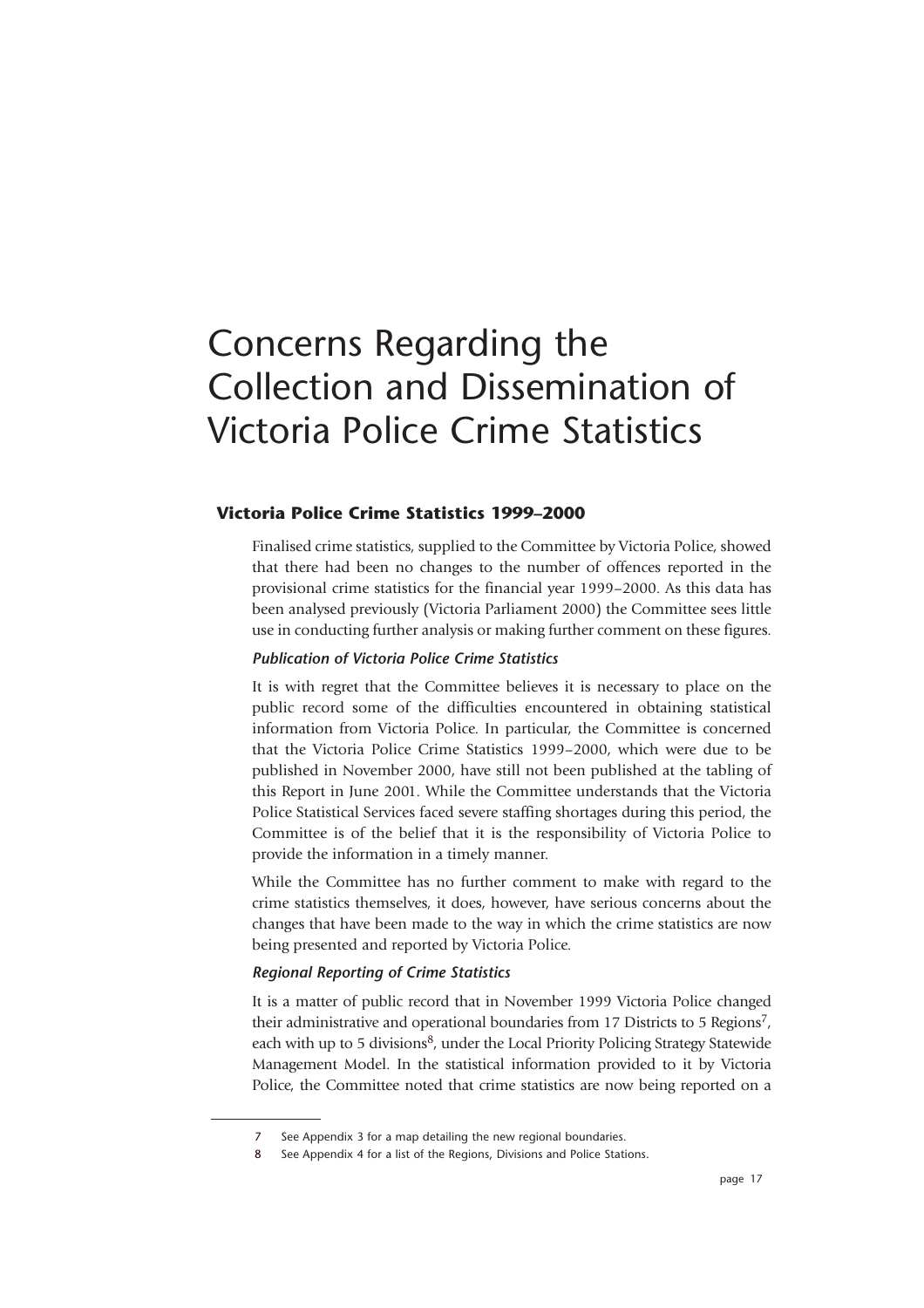Regional basis rather than by the prior District basis. That is, crime in Victoria is now being reported for 5 Regional areas rather than by the 17 District areas. The Districts had been differentiated by urban/suburban and rural areas, making comparisons of the crime rates amongst different areas of the State more apparent and more meaningful. The current regional reporting presents serious problems in comparing and contrasting different areas of the State in any but the most superficial manner. This results in the loss of valuable data.

There are clear and very real problems in making meaningful comparisons between these regional structures, as they present vastly different demographic and policing challenges which in turn renders comparisons between the Regions all but meaningless. Four of the five Regions  $-$  Regions 2, 3, 4, and  $5 -$  are comprised of both urban/suburban and rural areas, while Region 1 is comprised of the CBD, inner Melbourne and urban/suburban areas. In presenting Regional crime rates, Victoria Police is giving the impression that all of the individual communities within the Region share identical crime rates. For example, in Region 3, Maldon, which is a small rural community, is represented as having the same crime rate as Broadmeadows. This is clearly not the case.

Another concern is that Region 1 includes the Melbourne CBD and Southbank areas, which attract large numbers of non-residents during different times of the day. This will have the effect of inflating both the Region 1 crime numbers and rates, as rates are calculated using the resident population as the denominator. While the Committee acknowledges that this situation existed under the old District based reporting system, it believes that the Regional based reporting has brought no improvement.

By way of example, Figures 21 and 22 show regional comparisons of the number and rate of the various property offence categories. These have been reported by Victoria Police for the financial year 1999–2000.



**Figure 21. Recorded offences against property by region 1999–2000**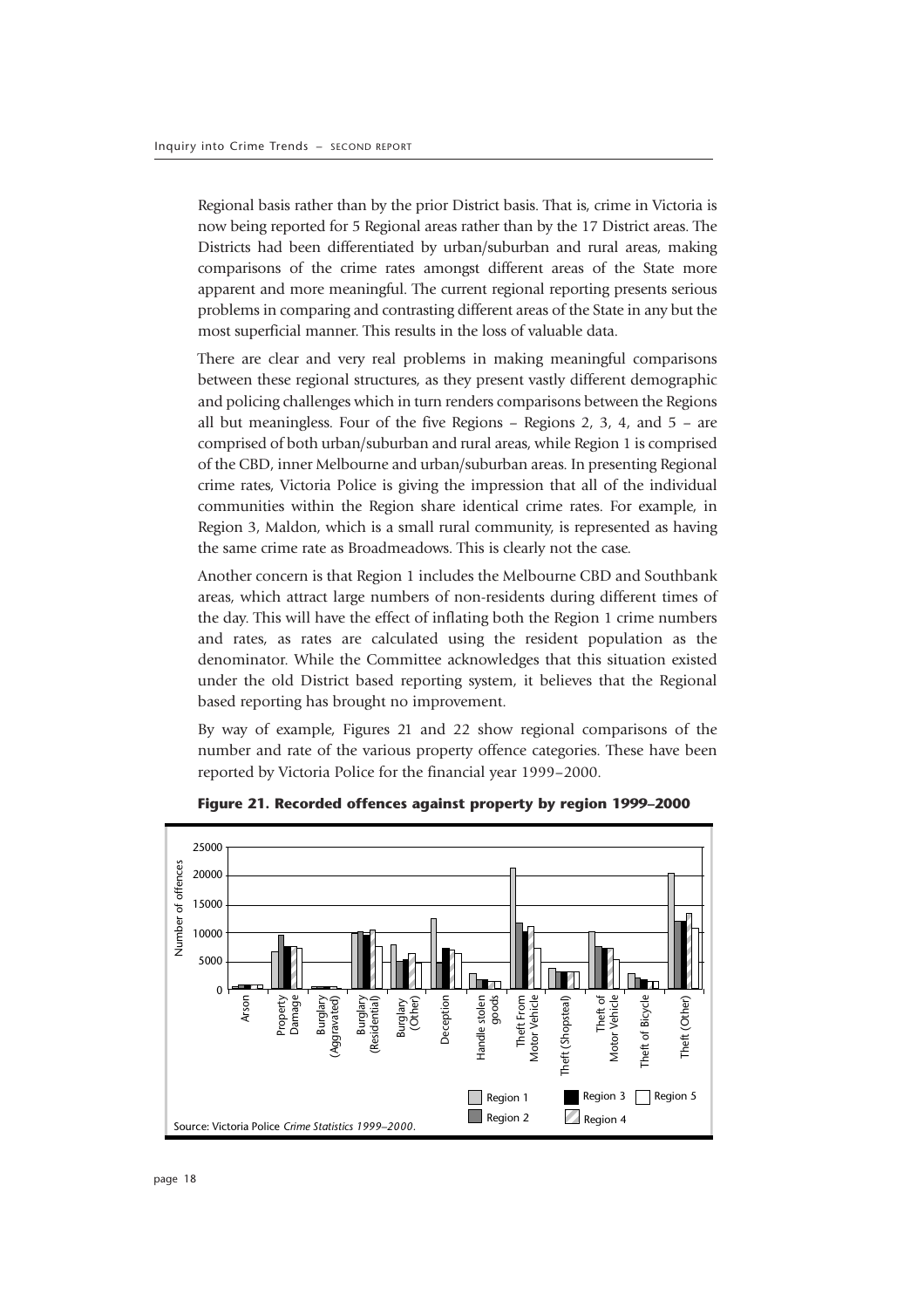As Figure 21 indicates, the numbers reported for arson, property damage, aggravated burglary and residential burglary offences are distributed fairly evenly across the regions. These offence categories are not particularly location specific; that is, they have an equal chance of occurring in any of the regions. It is when we consider the offence categories of burglary other, deception, theft from motor vehicle, theft of motor vehicle and theft other, in particular, that the problems become most pronounced. Region 1 is clearly differentiated from the other regions for these offence types. The very high urbanisation of Region 1 with its inclusion of the CBD and major entertainment venues, generating very large volumes of non-resident populations for significant portions of the day and night, lends itself to increased exposure to these types of offences.



**Figure 22. Recorded offences against property by region 1999–2000 rate per 100 000 population**

When these offences are considered in terms of the rate per 100 000 population, this situation becomes even more pronounced.

The Committee acknowledges the difficulties that Victoria Police face in striking a balance as to what statistical information is presented and how to present it in the most cost effective, efficient and effective manner. However, it believes that the regional reporting of statistical information does not serve the best interests of the Victorian community, as it results in a loss of valuable, location specific, comparative information. It is the Committee's view that if Victoria Police reported crime according to the current 23 regional divisions many of its concerns would be alleviated because more specific and accurate data would be provided. **From a comparative point of view, the information provided to the Committee by Victoria Police, in its present form, has little use.**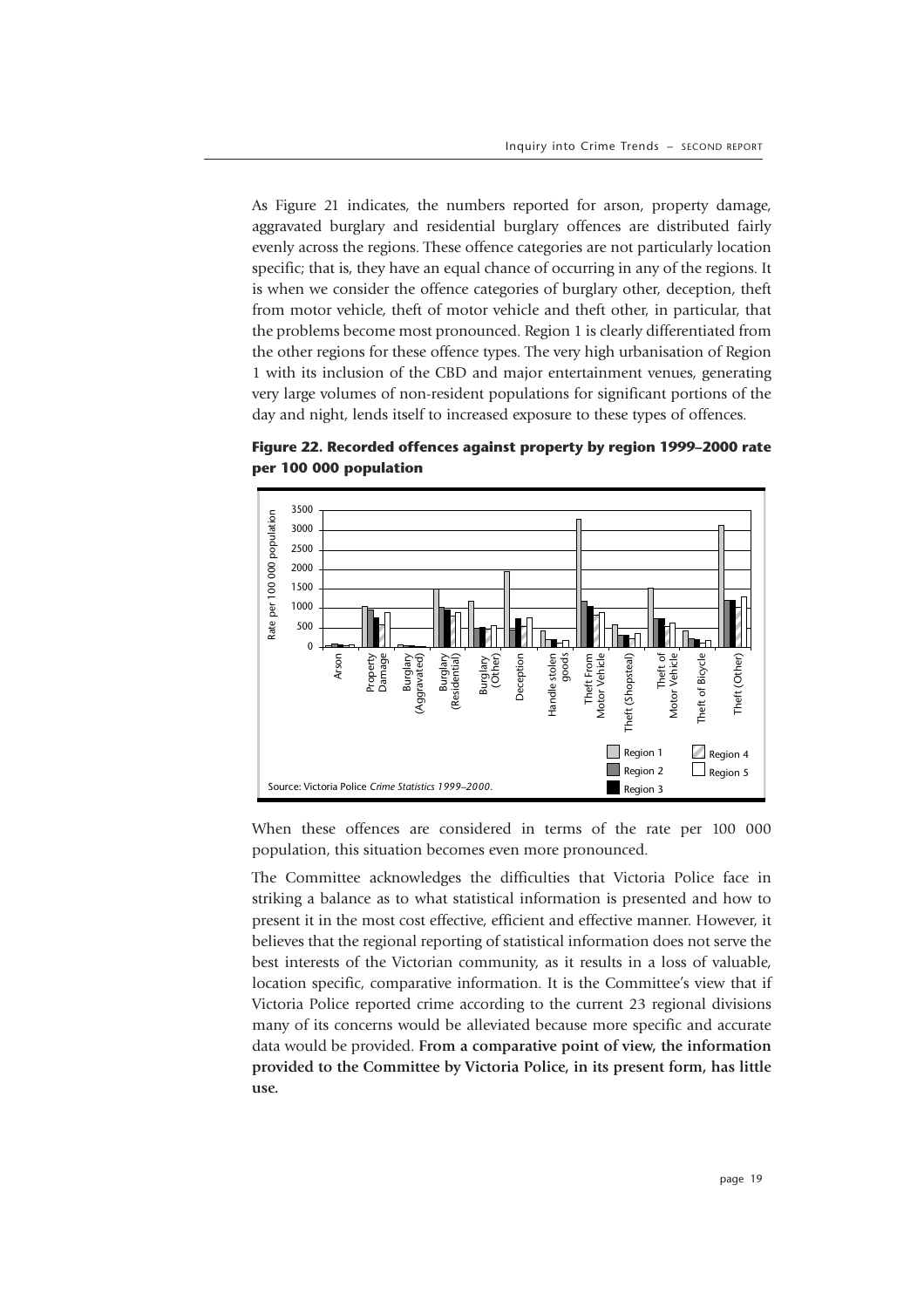The Committee stresses that these concerns are not to be interpreted as being criticisms of Victoria Police. Rather, they are meant to be a constructive call for Police statistics to be more useful, relevant and meaningful.

#### *The Law Enforcement Assistance Program*

The Committee considers that the Law Enforcement Assistance Program (LEAP) information management system has serious problems. The Committee has received both direct and anecdotal evidence that LEAP does not adequately record crime reports taken by Victoria Police members. Victoria Police are required to hand-write crime reports and fax them to the Central Data Entry Bureau, where they are manually entered onto LEAP by public service staff. The Committee is concerned that this system presents numerous potential sources of error.

In comparison, five jurisdictions (New South Wales, Australian Capital Territory, Northern Territory, South Australia, Western Australia), operate systems where the police officer enters the crime report directly onto the information management system when the crime is detected. In the remaining two jurisdictions (Queensland, Tasmania) police officers telephone a central data entry bureau and dictate the crime report to the operator. Then the operator enters it onto the system.

The Committee believes that as a matter of urgency Victoria Police should provide sufficient resources to update its system in line with the best systems operating in Australia and internationally.

The Committee intends to report further on this matter in the near future.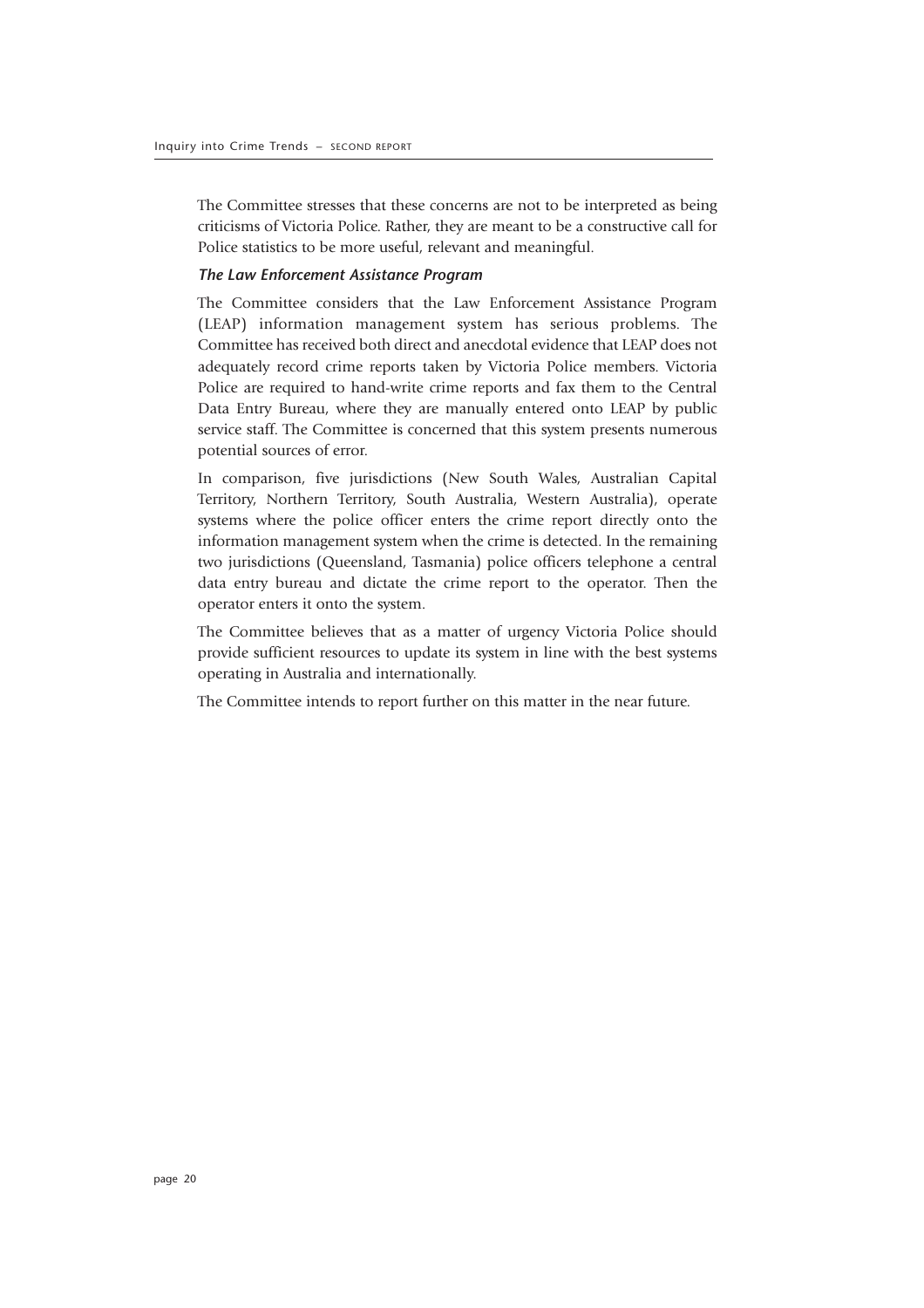#### **Issues to be Aware of in Interpreting Victoria Police and ABS Statistics**

There are a number of specific issues, in addition to the general issues of official crime statistics, which need to be understood in the interpretation of Victoria Police and ABS statistics.

- There are over 4000 individual statutory and common law offences recorded on the Victoria Police Law Enforcement Assistance Program (LEAP) database. These have been grouped into 27 broad offence categories. These categories have been further subdivided into four general classes: Crime Against the Person, Crime Against Property, Drug Offences and Other Crime (Victoria Police 2000a, p. 6).
- Victoria Police and ABS offence statistical recording and reporting categories do not necessarily conform to legal offence definitions.
- An extremely important point to recognise is that *only the most serious offence* in a distinct course of criminal conduct is recorded in official statistics, even though multiple charges may be laid for the one incident. For example, if an offender carrying a firearm commits an armed robbery and assaults a staff member, only the armed robbery is recorded, although the offender would be charged with armed robbery, assault and possession of a firearm. An offender who is in possession and admits using an illicit drug will have only the possession, the more serious offence, counted in official statistics, although he or she would be charged with both offences (Victoria Police 2000a, p. 5).
- The LEAP figures include all crimes, family incidents and missing persons, brought to police attention in the financial year, *regardless of when the offence actually occurred*. Offences are only included in the statistics when a crime report has been completed (Victoria Police 2000a, p. 5).
- The 1999–2000 Victoria Police crime figures are subject to change (Victoria Police 2000b, p. 1) Victoria Police statistics are produced from the LEAP database, which is a 'live' database and is continuously being updated. It is often the case that crime figures published in previous years are adjusted either upwards or downwards to reflect late additions or refinements to the data in later years. Care must be taken in interpreting changes in recorded crime before yearly figures are finalised, which in some cases may be two or three years later.
- Recorded crime can also reflect changes in community or business procedures. For example, reporting rates for a number of theft, burglary and other offences are clearly influenced by insurance company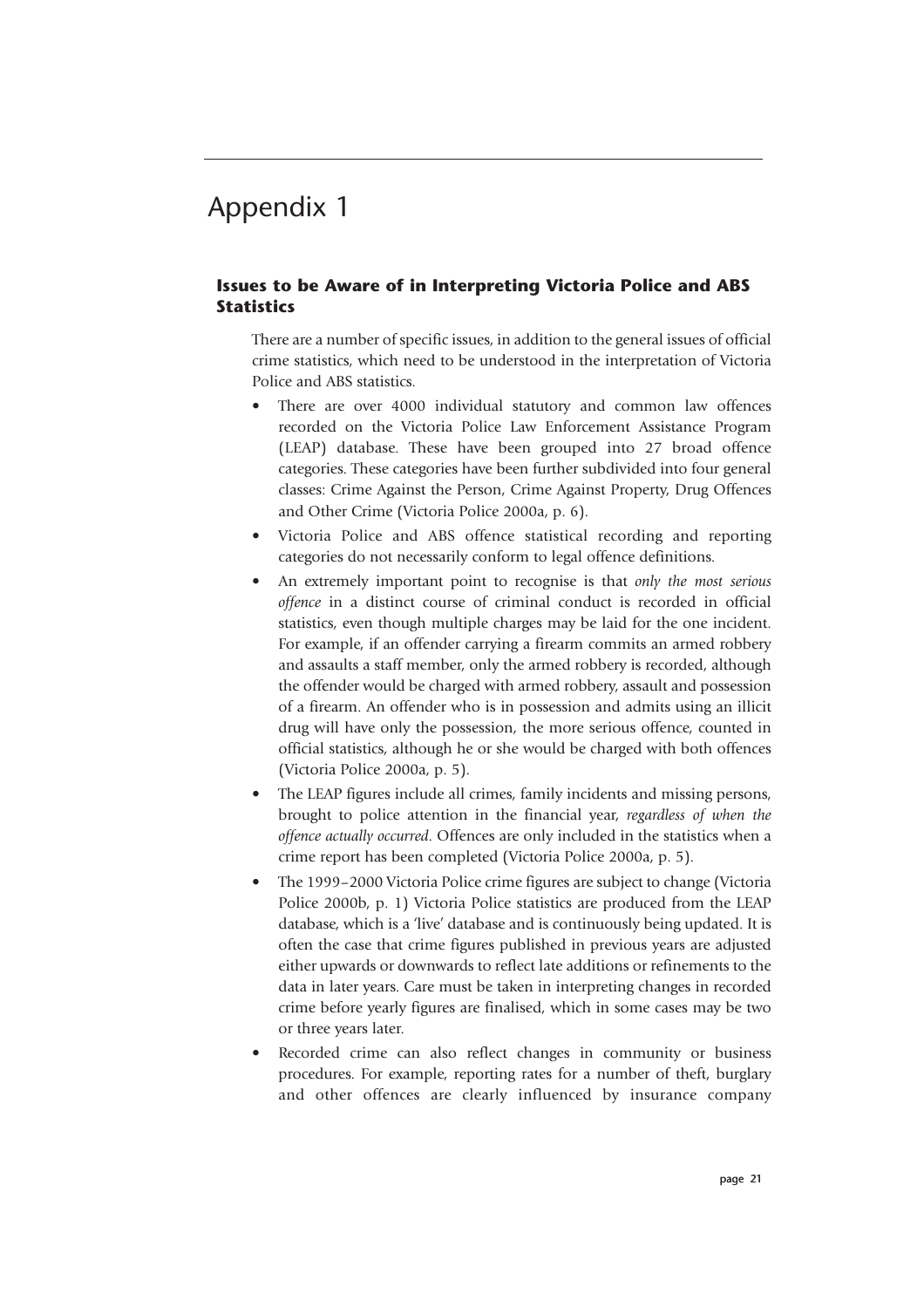regulations requiring a police report of the offence, before a claim is paid (Walker 1994, p. 10), (Mukherjee 1996, p. 77).

Many companies are reluctant to report fraud offences committed against them to police, preferring to either handle the investigation in-house, or to engage another private company with specialist skills to investigate. The AIC reports that the *1999 KPMG Fraud Survey*, found that 33.3% of organisations surveyed failed to report frauds committed against them to police, preferring to deal with the matter internally or by dismissing the internal offender (Smith 1999, p. 3).

- Victoria Police reports crime statistics over a financial year, while ABS statistics are reported by calendar year. This means that Victoria Police and ABS data are not directly comparable.
- Operational decisions made by police have a direct effect on recorded crime statistics. Police periodically conduct blitz operations against certain offences such as jay walking, drug possession, street begging and prostitution offences, which can drive the figures up for those particular offences.
- There are periodical changes to offence and counting categories, legal definitions of offences and changes to regional boundaries, which affect the comparability of crime statistics (Mukherjee 1996, p. 77). Extreme care must be taken to ensure comparisons of crime statistics over time or between jurisdictions are made using like statistics.
- Extreme care must be taken particularly in relation to interpreting National Crime Statistics. While a great deal of work has been done to ensure maximum statistical comparability across State and Territory jurisdictions, there are differences in legislation, police practice, interpretation and processing that will affect the direct comparability of National Crime Statistics.
- Rises in the crime rate do not necessarily reflect an increase in actual crime. They could be a reflection of increased public confidence in police, which means that the public are less fearful of making a report to police or more confident that police will be able to solve their case. It could also reflect increased public awareness of the importance of reporting offences to police and/or less community tolerance towards crime (Carcach 1997). Indermaur also suggests that rises in the crime rate could be the result of a range of factors that he labels 'police productivity'. These factors include increased police numbers, improvements in technology, record keeping and data base management (Indermaur 1996, p. 4).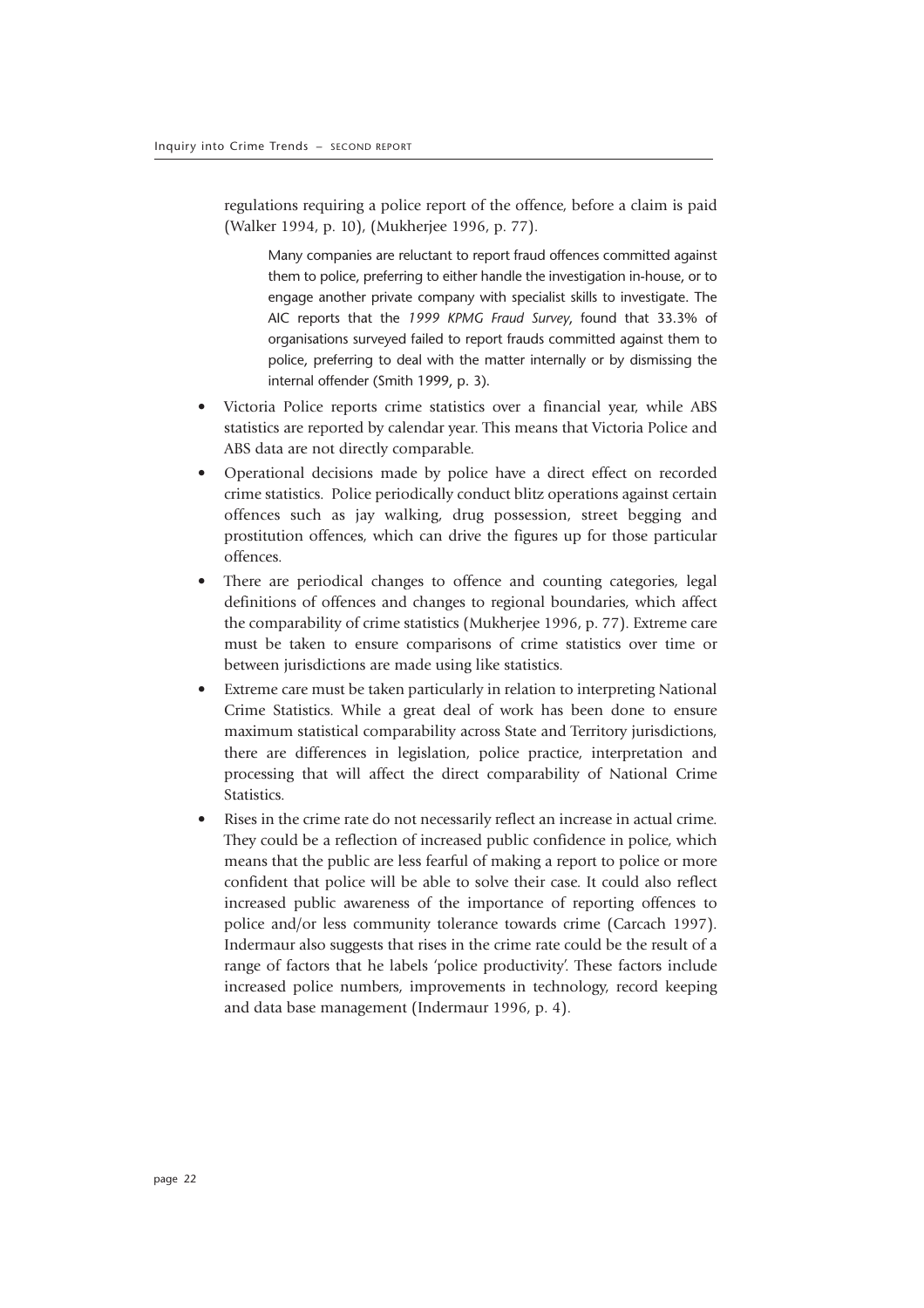#### **Data Sources and Process**

ABS data were entered into a number of Microsoft Excel spreadsheets and charts were produced.

Rates per 100 000 population were obtained for the National and Regional Crime Statistics offences by dividing the recorded number of offences for each jurisdiction or region by the Australian Bureau of Statistics' estimated resident population of the state that year, and multiplying the result by 100 000.

The charts were then scrutinised for any apparent trends. These were then commented upon where appropriate.

It is important to have an understanding of the different counting rules used in collating the data cited in this Report.

#### *ABS counting rules*

The ABS publication *Recorded Crime in Australia 2000* (4510.0) provides indicators of the level and nature of selected crime recorded by police in Australia, as well as a means for measuring change over time. The national crime statistics have been compiled according to national standards and classifications developed by the ABS. In January 1999, the ABS changed its classification from the Australian National Classification of Offences (ANCO) to the Australian Standard Offence Classification (ASOC). ASOC was developed to update and address recognised deficiencies in ANCO and has led to significant improvements in the comparability of crime statistics on both a State and national level (ABS 2000, p. 2).

There is considerable variation in the criminal laws of Australian States and Territories. The ABS figures include only those offences for which nationally comparable definitions and counting rules have been developed (ABS 2001, p. 30).

The national crime statistics are counted and reported on a calendar year basis.

The ABS uses a victim based counting rule. They only count the most serious offence per national offence category for each victim within a distinct criminal incident (ABS 2001, p. 31). The definition of 'victim' varies according to the type of offence:

- Homicide offence category, one offence is counted per person per incident (ABS 2000, p. 116).
- Assault offence category, one offence is counted per person per incident (ABS 2000, p. 116)
- Kidnapping/abduction offence category, one offence is counted per person per incident (ABS 2000, p. 117).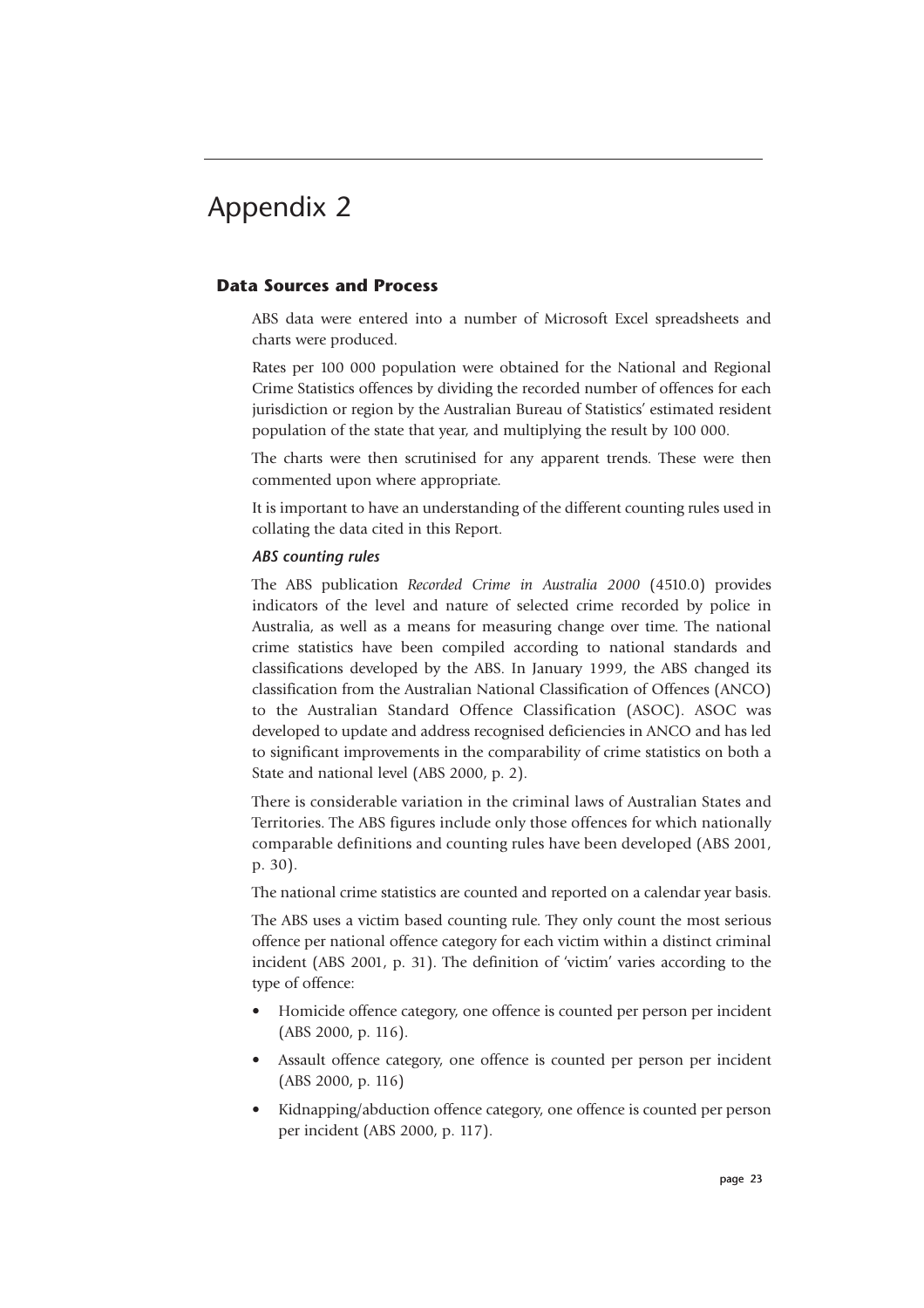- Robbery offence category, one offence is counted per person/organisation per incident. For example, if a bank with several customers present is robbed, this is counted as one robbery with the victim being the bank. If personal property is also taken from two customers, there are three victims, the bank and two customers; hence the number of robberies counted is three (ABS 2000, p. 117).
- Motor vehicle offence category, one offence is counted per motor vehicle per incident. If three cars are stolen from a house, then three motor vehicle thefts are counted (ABS 2000, p. 117).
- For multiple offence incidents where the same victim is subjected to multiple offences belonging to different offence categories, one offence, the most serious, is counted within each offence category. For example, if a person is kidnapped and raped by two offenders, one kidnapping/abduction and one sexual assault would be counted (ABS 2000, p. 118)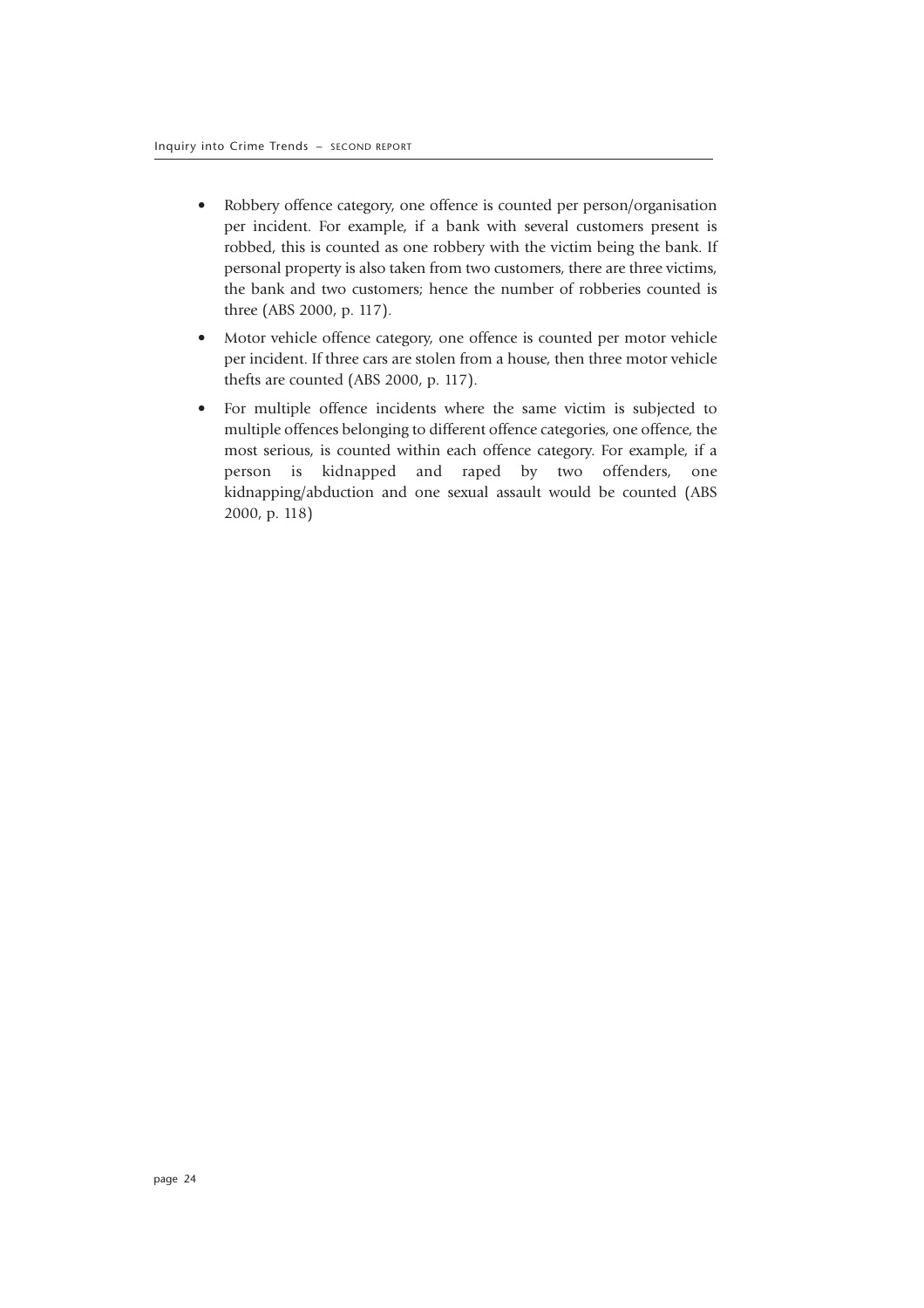

### **Map of Victoria Police Regional Boundaries: November 1999**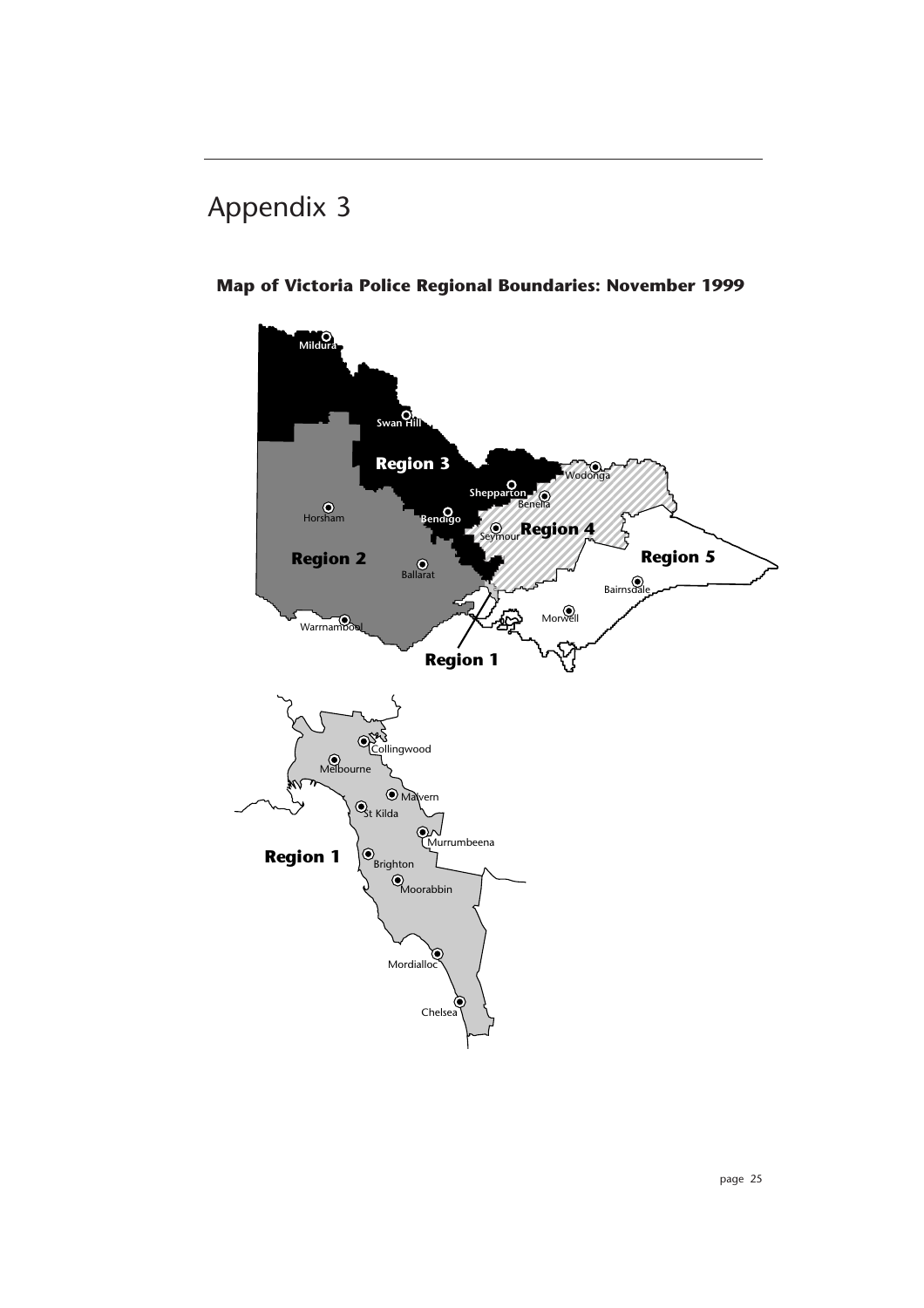#### **Victoria Police Regional and Divisional Structure: November 1999**

*Region 1*

| <b>Division</b> | <b>District Name</b> | <b>Police Station</b>                                           |
|-----------------|----------------------|-----------------------------------------------------------------|
| 1               | Melbourne            | Carlton<br>City Patrol Group<br>Melbourne City<br>St Kilda Road |
| 2               | Stonnington          | Malvern<br>Prahran                                              |
|                 | Yarra                | Collingwood<br>Fitzroy<br>Richmond                              |
| 3               | Glen Eira            | Caulfield<br>Elsternwick<br>Glenhuntly<br>Murrumbeena           |
|                 | Port Phillip         | St Kilda<br>South Melbourne                                     |
| 4               | <b>Bayside</b>       | <b>Brighton</b><br>Sandringham                                  |
|                 | Kingston             | Cheltenham<br>Chelsea<br>Moorabbin<br>Mordialloc                |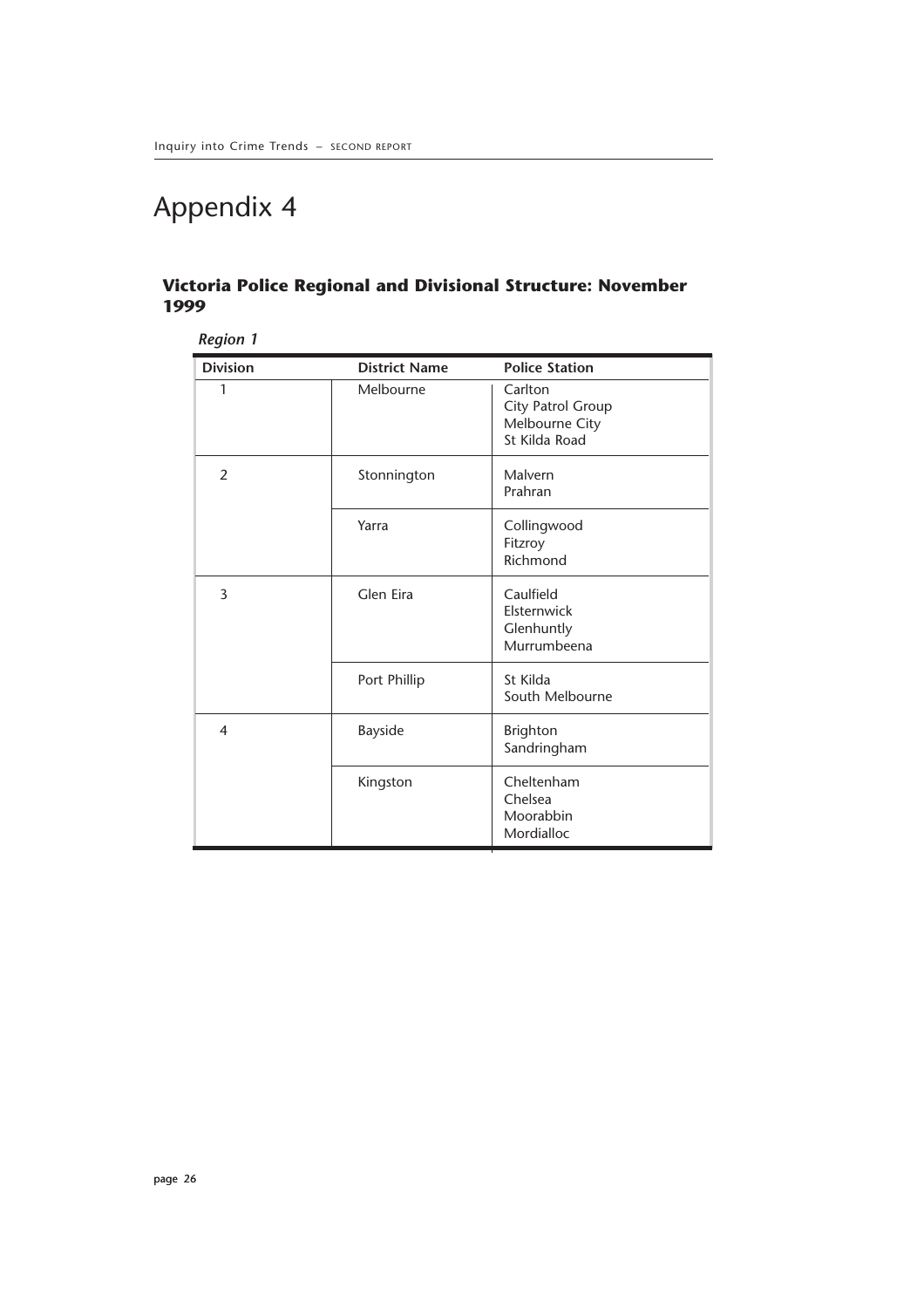| <b>Division</b> | <b>District Name</b>      | <b>Police Station</b>                                                                                                                                          |
|-----------------|---------------------------|----------------------------------------------------------------------------------------------------------------------------------------------------------------|
| 1               | <b>Brimbank</b>           | Sunshine                                                                                                                                                       |
|                 | Hobsons Bay               | Altona North<br>Laverton<br>Williamstown                                                                                                                       |
|                 | Maribyrnong               | Footscray<br>Maidstone                                                                                                                                         |
|                 | Melton                    | Melton                                                                                                                                                         |
| $\overline{2}$  | Geelong                   | Corio<br>Drysdale<br>Geelong<br>Lara<br>Ocean Grove<br>Portarlington<br>Queenscliff                                                                            |
|                 | Surf Coast                | Anglesea<br>Lorne<br>Torquay<br>Winchelsea                                                                                                                     |
|                 | Wyndham                   | Werribee                                                                                                                                                       |
| 3               | <b>Ballarat</b>           | <b>Ballarat</b><br>Buninyong<br>Learmonth                                                                                                                      |
|                 | <b>Central Goldfields</b> | Avoca<br>Beaufort<br>Dunolly<br>Landsborough<br>Lexton<br>Maryborough                                                                                          |
|                 | Moorabool                 | <b>Ballan</b><br><b>Bacchus Marsh</b><br>Creswick<br>Clunes<br>Daylesford<br>Gordon<br>Inverleigh<br>Linton<br>Meredith<br>Rokewood<br>Smythesdale<br>Trentham |

#### *Region 2*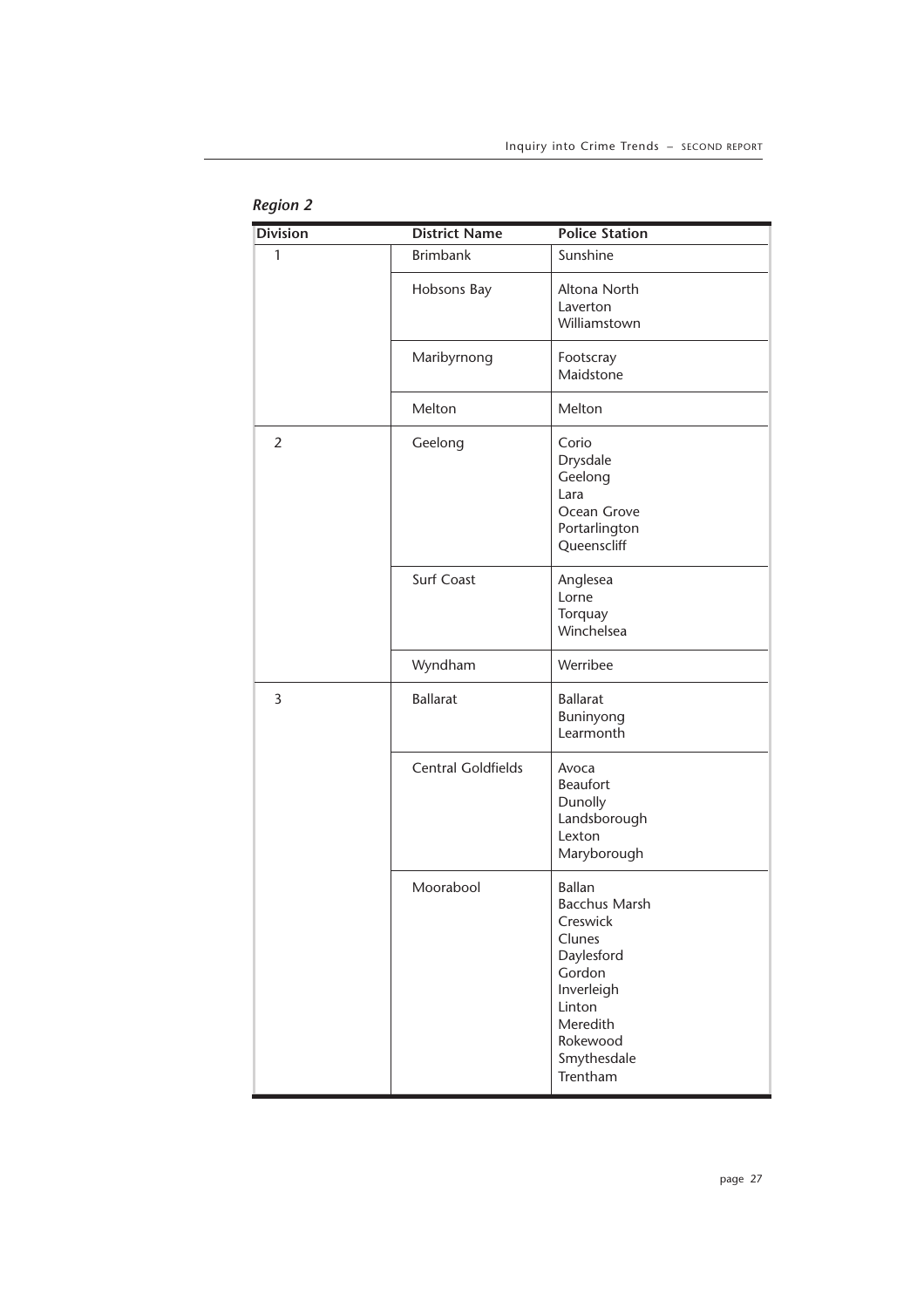| <b>Region 2</b> |  |
|-----------------|--|
|-----------------|--|

| <b>Division</b> | <b>District Name</b> | <b>Police Station</b>                                                                                                                                 |                                                                                  |
|-----------------|----------------------|-------------------------------------------------------------------------------------------------------------------------------------------------------|----------------------------------------------------------------------------------|
| 4               | Horsham              | Apsley<br>Dimboola<br>Edenhope<br>Goroke<br>Horsham<br>Harrow<br>Jeparit<br>Kaniva<br><b>Natimuk</b><br>Nhill<br>Rainbow                              |                                                                                  |
|                 | North Grampians      | Ararat<br>Elmhurst<br>Hopetoun<br>Murtoa<br>Rupanyup<br>Speed<br>Warracknabeal<br>Willaura                                                            | Beulah<br>Halls Gap<br>Lake Bolac<br>Minyip<br>St Arnaud<br>Stawell<br>Woomelang |
| 5               | Corangamite          | <b>Beech Forest</b><br>Cobden<br>Camperdown<br>Forrest<br>Port Campbell<br>Timboon                                                                    | Birregurra<br>Colac<br>Cressy<br>Lismore<br>Skipton<br>Terang                    |
|                 | South Grampians      | <b>Balmoral</b><br>Branxholme<br>Coleraine<br>Casterton<br>Cavendish<br>Dunkeld<br>Dartmoor<br>Hamilton<br>Heywood<br>Merino<br>Portland<br>Penshurst |                                                                                  |
|                 | Warrnambool          | Koroit<br>Mortlake<br>Macarthur<br>Port Fairy<br>Warrnambool                                                                                          |                                                                                  |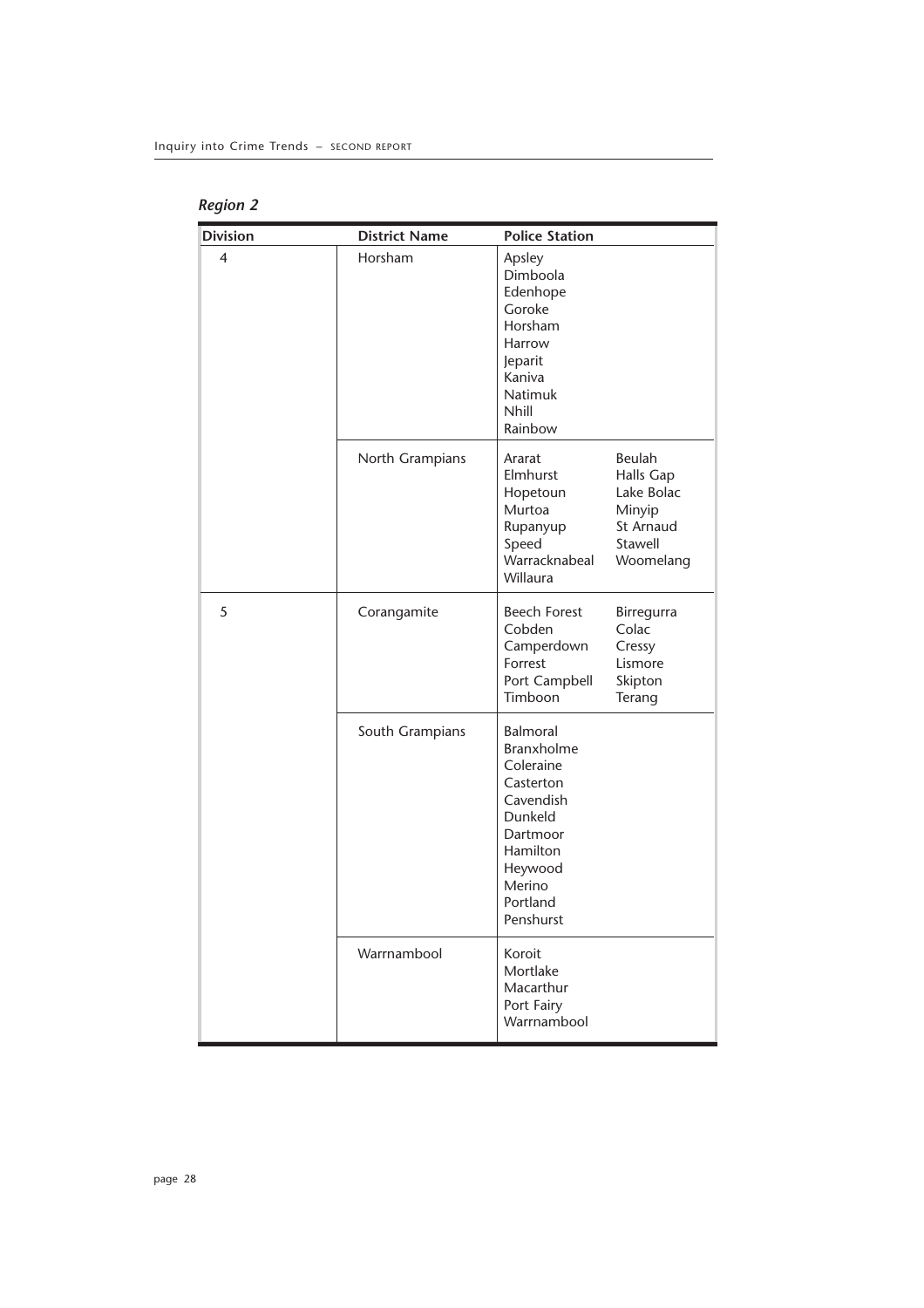| <b>Division</b> | <b>District Name</b> | <b>Police Station</b> |                       |
|-----------------|----------------------|-----------------------|-----------------------|
| 1               | Darebin              | Northcote             |                       |
|                 |                      | Preston East          |                       |
|                 |                      | Preston               |                       |
|                 |                      | Reservoir             |                       |
|                 | Whittlesea           | Epping                |                       |
|                 |                      | Mill Park             |                       |
|                 |                      | Whittlesea            |                       |
| $\overline{2}$  | Hume                 | Melbourne Airport     |                       |
|                 |                      | <b>Broadmeadows</b>   |                       |
|                 |                      | Craigieburn           |                       |
|                 |                      | Sunbury               |                       |
|                 |                      | Westmeadows           |                       |
|                 | Moonee Valley        | Avondale Heights      |                       |
|                 |                      | Flemington            |                       |
|                 |                      | Moonee Ponds          |                       |
|                 | Moreland             | <b>Brunswick</b>      |                       |
|                 |                      | Coburg                |                       |
| 3               | Bendigo              | Axedale               | Bendigo               |
|                 |                      | Eaglehawk             | Elmore                |
|                 |                      | Goornong              | Heathcote             |
|                 |                      | Raywood               |                       |
|                 |                      |                       |                       |
|                 | Macedon Ranges       | Bridgewater           | <b>Boort</b>          |
|                 |                      | Castlemaine           | Gisborne              |
|                 |                      | Inglewood             | Kyneton               |
|                 |                      | Lancefield            | Malmsbury             |
|                 |                      | Macedon               | Maldon                |
|                 |                      | Mitiamo               | Newstead              |
|                 |                      | Pyramid Hill          | <b>Riddells Creek</b> |
|                 |                      | Romsey                | Tarnagulla            |
|                 |                      | Wedderburn            | Woodend               |
| 4               | Campaspe             | Cobram                | Echuca                |
|                 |                      | Gunbower              | Kyabram               |
|                 |                      | Katamatite            | Nurmurkah             |
|                 |                      | Nathalia              | Rochester             |
|                 |                      | Rushworth             | St James              |
|                 |                      | Stanhope              | Tungamah              |
|                 |                      | Tongala               | Yarrawonga            |
|                 | Shepparton           | Dookie                | Murchison             |
|                 |                      | Mooroopna             |                       |
|                 |                      | Shepparton            |                       |
|                 |                      | Tatura                |                       |
|                 |                      |                       |                       |

*Region 3*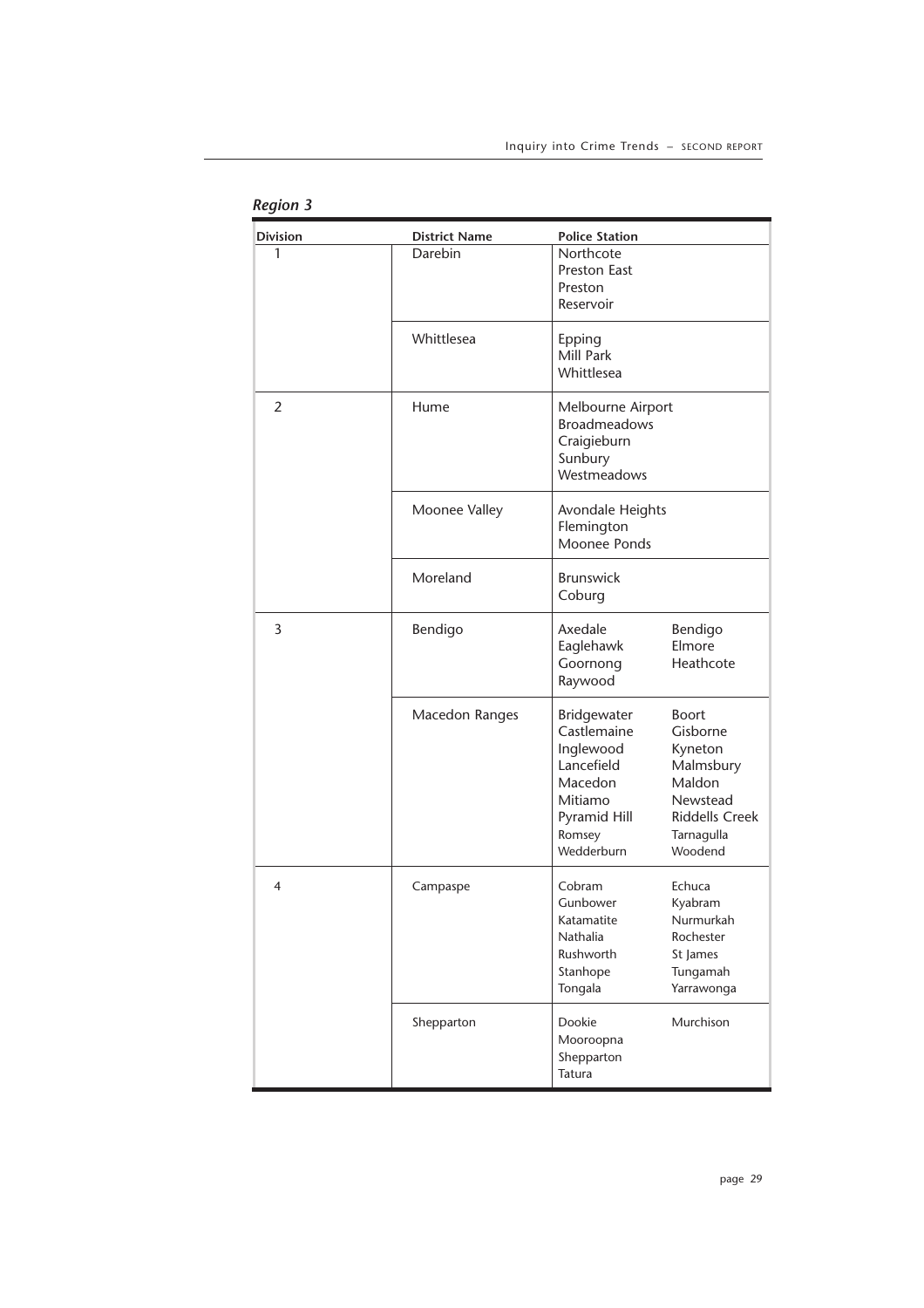| <b>Division</b> | <b>District Name</b> | <b>Police Station</b> |
|-----------------|----------------------|-----------------------|
| 5               | Mildura              | <b>Birchip</b>        |
|                 |                      | Culgoa                |
|                 |                      | Charlton              |
|                 |                      | Donald                |
|                 |                      | Merbein               |
|                 |                      | Mildura               |
|                 |                      | Murrayville           |
|                 |                      | Ouyen                 |
|                 |                      | <b>Red Cliffs</b>     |
|                 |                      | Sea Lake              |
|                 |                      | Underbool             |
|                 |                      | Wycheproof            |
|                 |                      | Werrimull             |
|                 | Swan Hill            | Cohuna                |
|                 |                      | Kerang                |
|                 |                      | Koondrook             |
|                 |                      | Lake Boga             |
|                 |                      | Manangatang           |
|                 |                      | Nyah West             |
|                 |                      | Piangil               |
|                 |                      | Quambatook            |
|                 |                      | Robinvale             |
|                 |                      | Swan Hill             |
|                 |                      |                       |

*Region 3*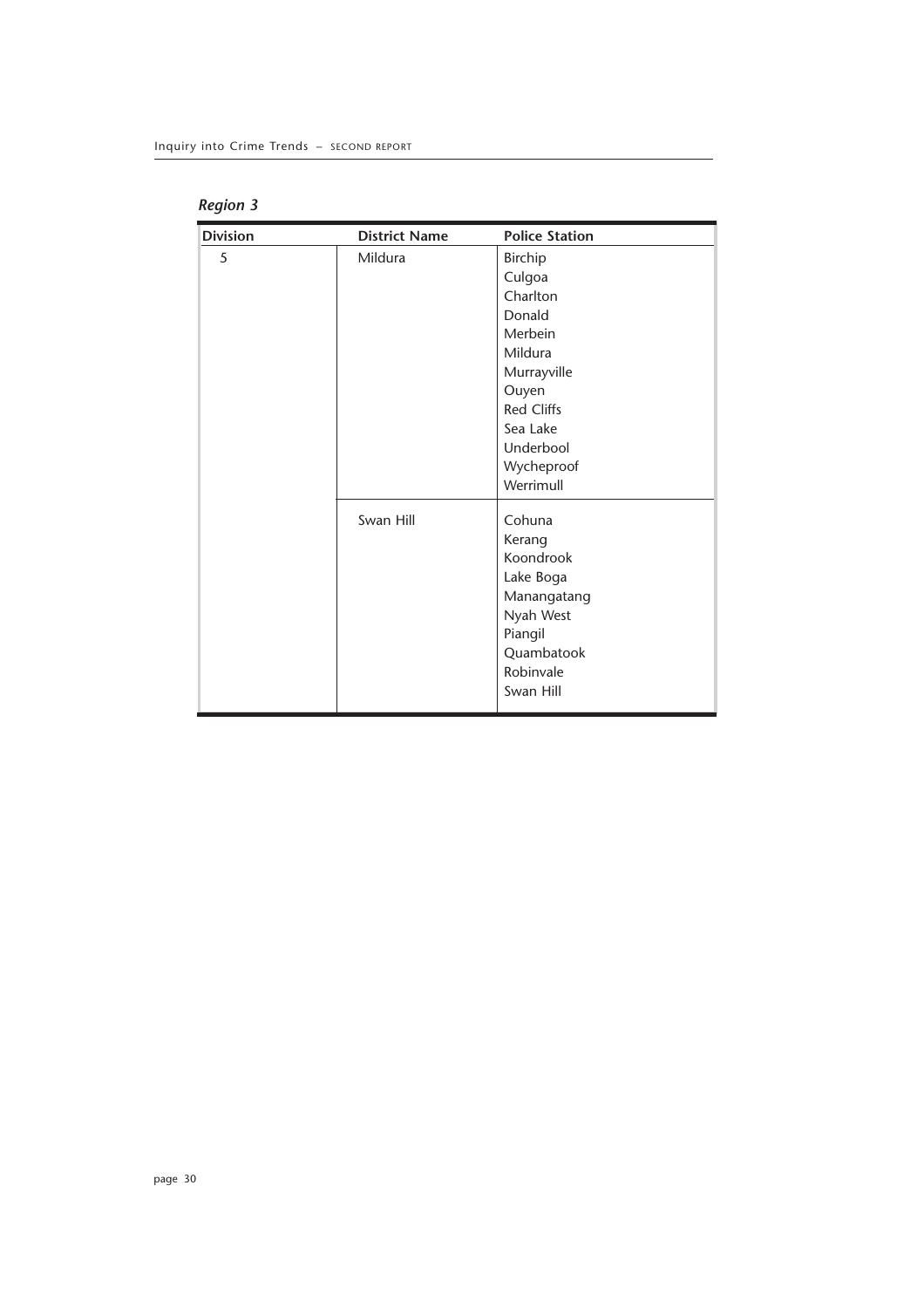| <b>Division</b> | <b>District Name</b> | <b>Police Station</b>                                                                                                                        |
|-----------------|----------------------|----------------------------------------------------------------------------------------------------------------------------------------------|
| 1               | Banyule              | Greensborough<br>Heidelberg<br>Heidelberg West                                                                                               |
|                 | Manningham           | Doncaster<br>Warrandyte                                                                                                                      |
|                 | Nillumbik            | Diamond Creek<br>Eltham<br>Hurstbridge                                                                                                       |
| $\overline{2}$  | Boroondara           | Ashburton<br>Balwyn (Kew)<br>Camberwell<br>Hawthorn<br>Kew                                                                                   |
|                 | Monash               | Clayton<br>Glen Waverley<br>Mount Waverley<br>Oakleigh                                                                                       |
|                 | Whitehorse           | Burwood<br><b>Box Hill</b><br>Nunawading                                                                                                     |
| 3               | Knox                 | Boronia<br>Knox                                                                                                                              |
|                 | Maroondah            | Croydon<br>Ringwood                                                                                                                          |
|                 | Yarra Ranges         | Belgrave<br>Healesville<br>Lilydale<br>Mooroolbark<br>Mt Evelyn<br>Monbulk<br>Olinda (Belgrave)<br>Warburton<br>Yarra Glen<br>Yarra Junction |
| 4               | Delatite             | Benalla<br>Euroa<br>Jamieson<br>Mt Buller<br>Mansfield<br>Nagambie<br>Violet Town<br><b>Woods Point</b>                                      |

*Region 4*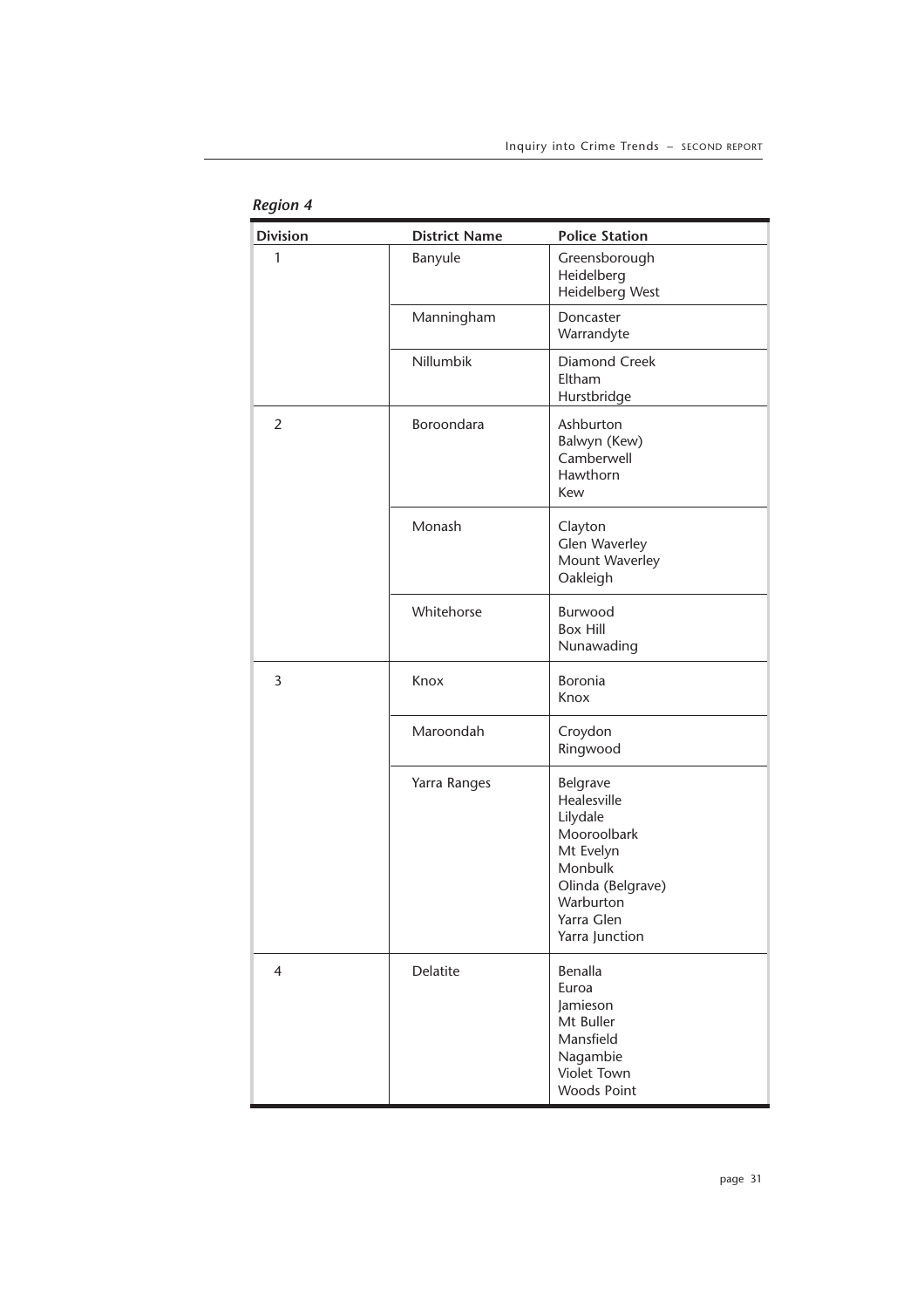| <b>Division</b> | <b>District Name</b> | <b>Police Station</b>                                                                                                                                |
|-----------------|----------------------|------------------------------------------------------------------------------------------------------------------------------------------------------|
| 4               | Mitchell             | Alexandra<br><b>Broadford</b><br>Eildon<br>Kilmore<br>Marysville<br>Pyalong<br>Seymour<br>Wallan<br>Yea                                              |
| 5               | Wangaratta           | <b>Bright</b><br>Dederang<br><b>Falls Creek</b><br>Glenrowan<br>Myrtleford<br>Mt Hotham (Bright)<br>Mount Beauty<br>Moyhu<br>Whitfield<br>Wangaratta |
|                 | Wondonga             | Beechworth<br>Corryong<br>Chiltern<br>Mitta Mitta<br>Rutherglen<br>Tallangatta<br>Tangambalanga<br>Wodonga<br>Walwa<br>Yackandandah                  |

*Region 4*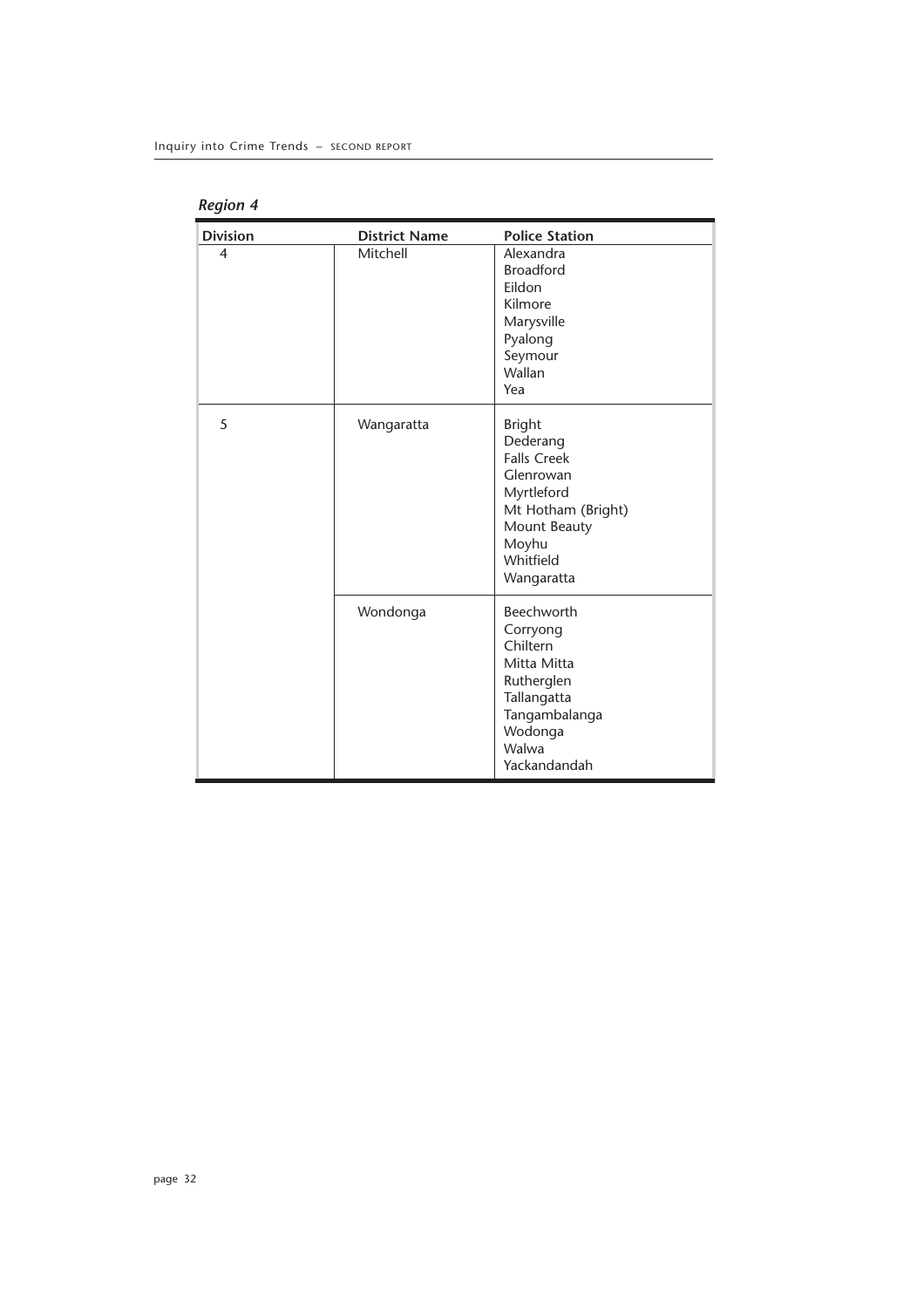| <b>Division</b> | <b>District Name</b> | <b>Police Station</b>                                                                                 |                                                                  |
|-----------------|----------------------|-------------------------------------------------------------------------------------------------------|------------------------------------------------------------------|
| 1               | Frankston            | Frankston                                                                                             |                                                                  |
|                 | Mornington Peninsula | Dromana<br>Hastings<br>Mornington<br>Rosebud<br>Rye<br>Sorrento                                       |                                                                  |
| 2               | Cardinia             | Bunyip<br>Emerald<br>Koo-Wee-Rup<br>Lang Lang<br>Pakenham                                             |                                                                  |
|                 | Casey                | Cranbourne<br>Narre Warren                                                                            |                                                                  |
|                 | Dandenong            | Dandenong<br>Springvale                                                                               |                                                                  |
| 3               | <b>Bass Coast</b>    | Cowes<br>Inverloch<br>Loch<br>Leongatha<br>Mirboo North<br>Meeniyan<br>Sam Remo<br>Toora<br>Wonthaggi | Foster<br>Korumburra                                             |
|                 | <b>Baw Baw</b>       | Drouin<br>Neerim South<br>Ercia-Rawson<br>Trafalgar<br>Warragul                                       |                                                                  |
|                 | La Trobe             | Boolarra<br>Churchill<br>Morwell<br>Moe<br>Traralgon                                                  |                                                                  |
| 4               | East Gippsland       | <b>Bruthen</b><br>Cann River<br>Mallacoota<br>Omeo                                                    | <b>Buchan</b><br>Lakes Entrance<br>Orbost<br><b>Swifts Creek</b> |
|                 | Wellington           | Briagolong<br>Heyfield<br>Maffra<br>Rosedale<br>Stratford<br>Sale<br>Yarram                           |                                                                  |

### *Region 5*

page 33